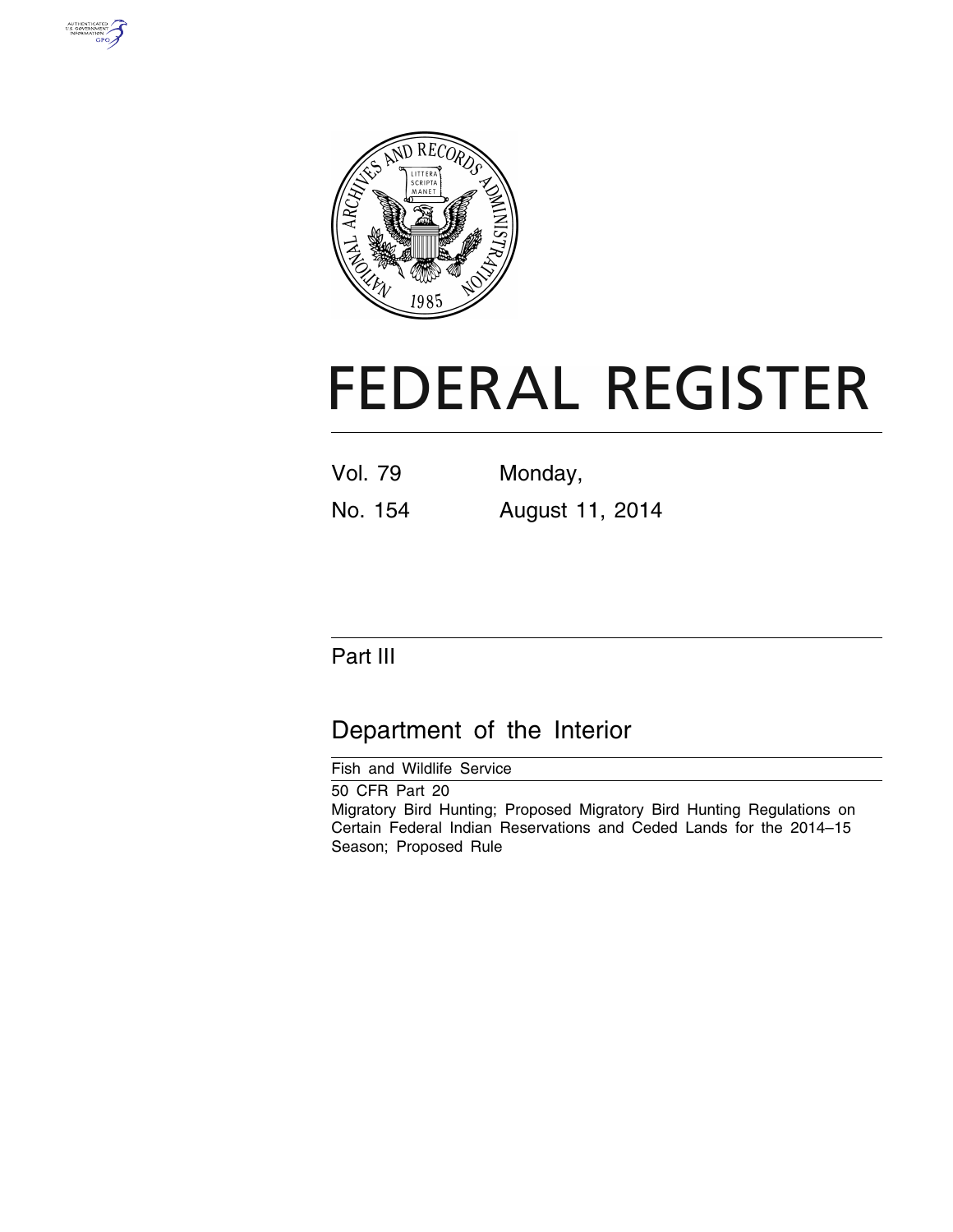# **DEPARTMENT OF THE INTERIOR**

#### **Fish and Wildlife Service**

#### **50 CFR Part 20**

**[Docket No. FWS–HQ–MB–2014–0017; FF09M21200–134–FXMB1231099BPP0]** 

# **RIN 1018–AZ80**

# **Migratory Bird Hunting; Proposed Migratory Bird Hunting Regulations on Certain Federal Indian Reservations and Ceded Lands for the 2014–15 Season**

**AGENCY:** Fish and Wildlife Service, Interior.

# **ACTION:** Proposed rule.

**SUMMARY:** The U.S. Fish and Wildlife Service (hereinafter, Service or we) proposes special migratory bird hunting regulations for certain Tribes on Federal Indian reservations, off-reservation trust lands, and ceded lands for the 2014–15 migratory bird hunting season.

**DATES:** You must submit comments on the proposed regulations by August 21, 2014.

**ADDRESSES:** You may submit comments on the proposals by one of the following methods:

• *Federal eRulemaking Portal: [http://](http://www.regulations.gov)  [www.regulations.gov.](http://www.regulations.gov)* Follow the instructions for submitting comments on Docket No. FWS–HQ–MB–2014– 0017.

• *U.S. mail or hand delivery:* Public Comments Processing, Attn: FWS–HQ– MB–2014–0017; Division of Policy and Directives Management; U.S. Fish and Wildlife Service; U.S. Fish & Wildlife Headquarters, MS: BPHC; 5275 Leesburg Pike, Falls Church, VA 22041–3803.

We will post all comments on *[http://](http://www.regulations.gov) [www.regulations.gov.](http://www.regulations.gov)* This generally means that we will post any personal information you provide us (see the Public Comments section below for more information).

**FOR FURTHER INFORMATION CONTACT:** Ron W. Kokel, U.S. Fish and Wildlife Service, Department of the Interior, MS: MB, 5275 Leesburg Pike, Falls Church, VA 22041–3803; (703) 358–1967.

**SUPPLEMENTARY INFORMATION:** In the April 30, 2014, **Federal Register** (79 FR 24512), we requested proposals from Indian Tribes wishing to establish special migratory bird hunting regulations for the 2014–15 hunting season, under the guidelines described in the June 4, 1985, **Federal Register** (50 FR 23467). In this supplemental proposed rule, we propose special migratory bird hunting regulations for 31 Indian Tribes, based on the input we received in response to the April 30,

2014, proposed rule, and our previous rules. As described in that proposed rule, the promulgation of annual migratory bird hunting regulations involves a series of rulemaking actions each year. This proposed rule is part of that series.

We developed the guidelines for establishing special migratory bird hunting regulations for Indian Tribes in response to tribal requests for recognition of their reserved hunting rights and, for some Tribes, recognition of their authority to regulate hunting by both tribal and nontribal hunters on their reservations. The guidelines include possibilities for:

(1) On-reservation hunting by both tribal and nontribal hunters, with hunting by nontribal hunters on some reservations to take place within Federal frameworks but on dates different from those selected by the surrounding State(s);

(2) On-reservation hunting by tribal members only, outside of the usual Federal frameworks for season dates and length, and for daily bag and possession limits; and

(3) Off-reservation hunting by tribal members on ceded lands, outside of usual framework dates and season length, with some added flexibility in daily bag and possession limits.

In all cases, the regulations established under the guidelines must be consistent with the March 10 to September 1 closed season mandated by the 1916 Convention between the United States and Great Britain (for Canada) for the Protection of Migratory Birds (Treaty). The guidelines apply to those Tribes having recognized reserved hunting rights on Federal Indian reservations (including off-reservation trust lands) and on ceded lands. They also apply to establishing migratory bird hunting regulations for nontribal hunters on all lands within the exterior boundaries of reservations where Tribes have full wildlife management authority over such hunting or where the Tribes and affected States otherwise have reached agreement over hunting by nontribal hunters on lands owned by non-Indians within the reservation.

Tribes usually have the authority to regulate migratory bird hunting by nonmembers on Indian-owned reservation lands, subject to Service approval. The question of jurisdiction is more complex on reservations that include lands owned by non-Indians, especially when the surrounding States have established or intend to establish regulations governing hunting by non-Indians on these lands. In such cases, we encourage the Tribes and States to reach agreement on regulations that

would apply throughout the reservations. When appropriate, we will consult with a Tribe and State with the aim of facilitating an accord. We also will consult jointly with tribal and State officials in the affected States where Tribes wish to establish special hunting regulations for tribal members on ceded lands. Because of past questions regarding interpretation of what events trigger the consultation process, as well as who initiates it, we provide the following clarification.

We routinely provide copies of **Federal Register** publications pertaining to migratory bird management to all State Directors, Tribes, and other interested parties. It is the responsibility of the States, Tribes, and others to notify us of any concern regarding any feature(s) of any regulations. When we receive such notification, we will initiate consultation.

Our guidelines provide for the continued harvest of waterfowl and other migratory game birds by tribal members on reservations where such harvest has been a customary practice. We do not oppose this harvest, provided it does not take place during the closed season defined by the Treaty, and does not adversely affect the status of the migratory bird resource. Before developing the guidelines, we reviewed available information on the current status of migratory bird populations, reviewed the current status of migratory bird hunting on Federal Indian reservations, and evaluated the potential impact of such guidelines on migratory birds. We concluded that the impact of migratory bird harvest by tribal members hunting on their reservations is minimal.

One area of interest in Indian migratory bird hunting regulations relates to hunting seasons for nontribal hunters on dates that are within Federal frameworks, but which are different from those established by the State(s) where the reservation is located. A large influx of nontribal hunters onto a reservation at a time when the season is closed in the surrounding State(s) could result in adverse population impacts on one or more migratory bird species. The guidelines make this unlikely, and we may modify regulations or establish experimental special hunts, after evaluation of information obtained by the Tribes.

We believe the guidelines provide appropriate opportunity to accommodate the reserved hunting rights and management authority of Indian Tribes while ensuring that the migratory bird resource receives necessary protection. The conservation of this important international resource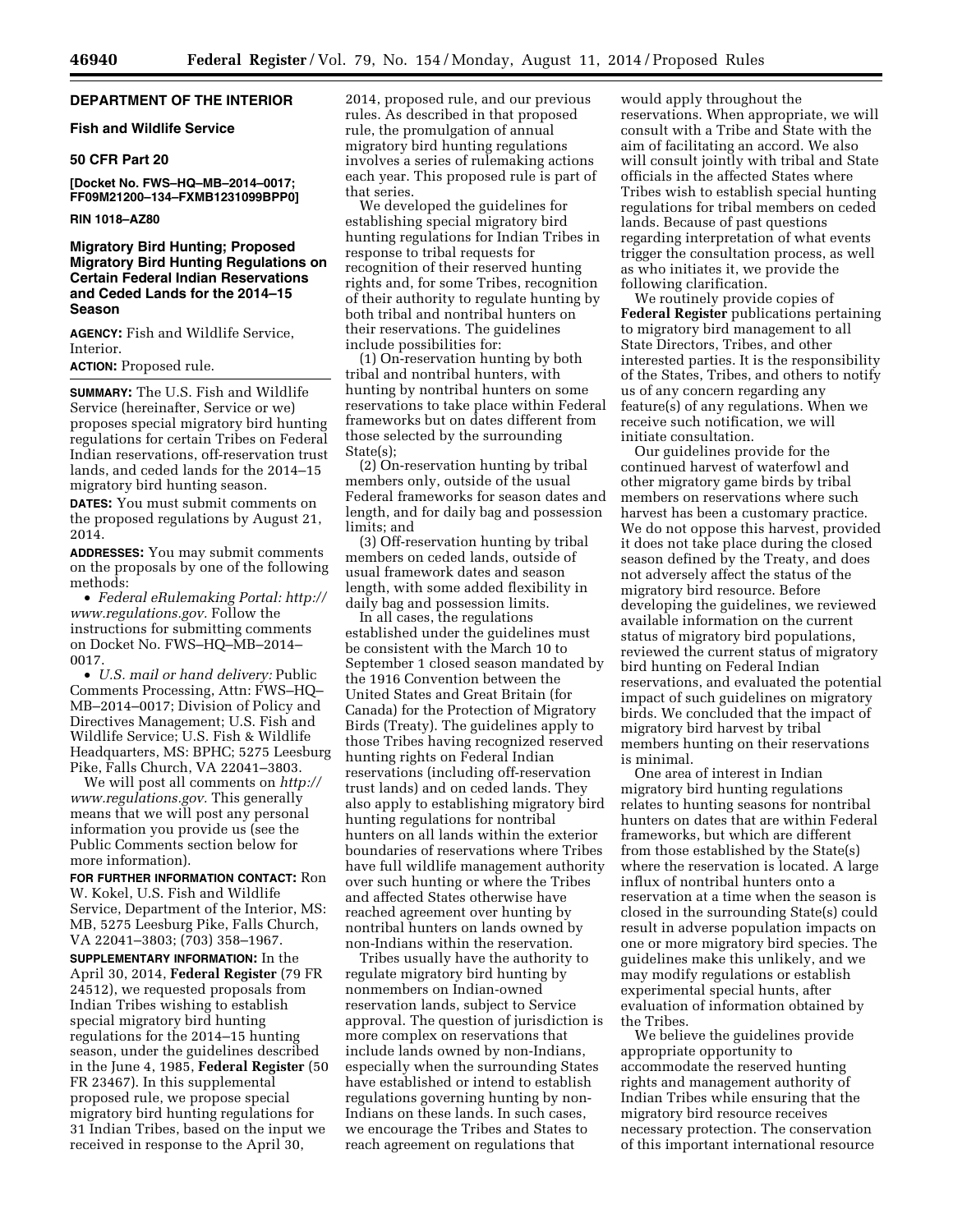is paramount. Further, the guidelines should not be viewed as inflexible. In this regard, we note that they have been employed successfully since 1985. We believe they have been tested adequately and, therefore, we made them final beginning with the 1988–89 hunting season (53 FR 31612, August 18, 1988). We should stress here, however, that use of the guidelines is not mandatory and no action is required if a Tribe wishes to observe the hunting regulations established by the State(s) in which the reservation is located.

#### **Service Migratory Bird Regulations Committee Meetings**

Participants at the June 25–26, 2014, meetings reviewed information on the current status of migratory shore and upland game birds and developed 2014– 15 migratory game bird regulations recommendations for these species plus regulations for migratory game birds in Alaska, Puerto Rico, and the U.S. Virgin Islands; special September waterfowl seasons in designated States; special sea duck seasons in the Atlantic Flyway; and extended falconry seasons. In addition, we reviewed and discussed preliminary information on the status of waterfowl.

Participants at the previously announced July 30–31, 2014, meetings will review information on the current status of waterfowl and develop recommendations for the 2014–15 regulations pertaining to regular waterfowl seasons and other species and seasons not previously discussed at the early-season meetings. In accordance with Department of the Interior policy, these meetings are open to public observation and you may submit comments on the matters discussed.

#### **Population Status and Harvest**

Preliminary information on the status of waterfowl and information on the status and harvest of migratory shore and upland game birds was excerpted from various reports and provided in the July 31, 2014, **Federal Register** (79 FR 44580). For more detailed information on methodologies and results, you may obtain complete copies of the various reports at the address indicated under **FOR FURTHER INFORMATION CONTACT** or from our Web

site at *[http://www.fws.gov/](http://www.fws.gov/migratorybirds/NewsPublicationsReports.html) [migratorybirds/](http://www.fws.gov/migratorybirds/NewsPublicationsReports.html)*

*[NewsPublicationsReports.html.](http://www.fws.gov/migratorybirds/NewsPublicationsReports.html)* 

# **Hunting Season Proposals From Indian Tribes and Organizations**

For the 2014–15 hunting season, we received requests from 25 Tribes and Indian organizations. In this proposed rule, we respond to these requests and also evaluate anticipated requests for six Tribes from whom we usually hear but from whom we have not yet received proposals. We actively solicit regulatory proposals from other tribal groups that are interested in working cooperatively for the benefit of waterfowl and other migratory game birds. We encourage Tribes to work with us to develop agreements for management of migratory bird resources on tribal lands.

It should be noted that this proposed rule includes generalized regulations for both early- and late-season hunting. A final rule will be published in a late-August 2014 **Federal Register** that will include tribal regulations for the earlyhunting season. Early seasons generally begin around September 1 each year, and most commonly include such species as American woodcock, sandhill cranes, mourning doves, and whitewinged doves. Late seasons generally begin on or around September 24, and most commonly include waterfowl species.

In this current rulemaking, because of the compressed timeframe for establishing regulations for Indian Tribes and because final frameworks dates and other specific information are not available, the regulations for many tribal hunting seasons are described in relation to the season dates, season length, and limits that will be permitted when final Federal frameworks are announced for early- and late-season regulations. For example, daily bag and possession limits for ducks on some areas are shown as the same as permitted in Pacific Flyway States under final Federal frameworks, and limits for geese will be shown as the same permitted by the State(s) in which the tribal hunting area is located.

The proposed frameworks for earlyseason regulations were published in the **Federal Register** on July 31, 2014 (79 FR 44580); early-season final frameworks will be published in late August. Proposed late-season frameworks for waterfowl and coots will be published in mid-August, and the final frameworks for the late seasons will be published in mid-September. We will notify affected Tribes of season dates, bag limits, etc., as soon as final frameworks are established. As previously discussed, no action is required by Tribes wishing to observe migratory bird hunting regulations established by the State(s) where they are located. The proposed regulations for the 31 Tribes that meet the established criteria are shown below.

# *(a) Colorado River Indian Tribes, Colorado River Indian Reservation, Parker, Arizona (Tribal Members and Nontribal Hunters)*

The Colorado River Indian Reservation is located in Arizona and California. The Tribes own almost all lands on the reservation, and have full wildlife management authority.

In their 2014–15 proposal, the Colorado River Indian Tribes request split dove seasons. They propose that their early season begin September 1 and end September 15, 2014. Daily bag limits would be 10 mourning or whitewinged doves in the aggregate. The late season for doves is proposed to open November 8, 2014, and close December 22, 2014. The daily bag limit would be 10 mourning doves. The possession limit would be twice the daily bag limit after the first day of the season. Shooting hours would be from one-half hour before sunrise to noon in the early season and until sunset in the late season. Other special tribally set regulations would apply.

The Tribes also propose duck hunting seasons. The season would open October 17, 2014, and close January 26, 2015. The Tribes propose the same season dates for mergansers, coots, and common moorhens. The daily bag limit for ducks, including mergansers, would be seven, except that the daily bag limits could contain no more than two hen mallards, two redheads, two Mexican ducks, two goldeneye, three scaup, one pintail, two cinnamon teal, and one canvasback. The possession limit would be twice the daily bag limit after the first day of the season. The daily bag and possession limit for coots and common moorhens would be 25, singly or in the aggregate. Shooting hours would be from one-half hour before sunrise to sunset.

For geese, the Colorado River Indian Tribes propose a season of October 19, 2014, through January 20, 2015. The daily bag limit for geese would be three light geese and three dark geese. The possession limit would be six light geese and six dark geese after opening day. Shooting hours would be from onehalf hour before sunrise to sunset.

In 1996, the Tribes conducted a detailed assessment of dove hunting. Results showed approximately 16,100 mourning doves and 13,600 whitewinged doves were harvested by approximately 2,660 hunters who averaged 1.45 hunter-days. Field observations and permit sales indicate that fewer than 200 hunters participate in waterfowl seasons. Under the proposed regulations described here and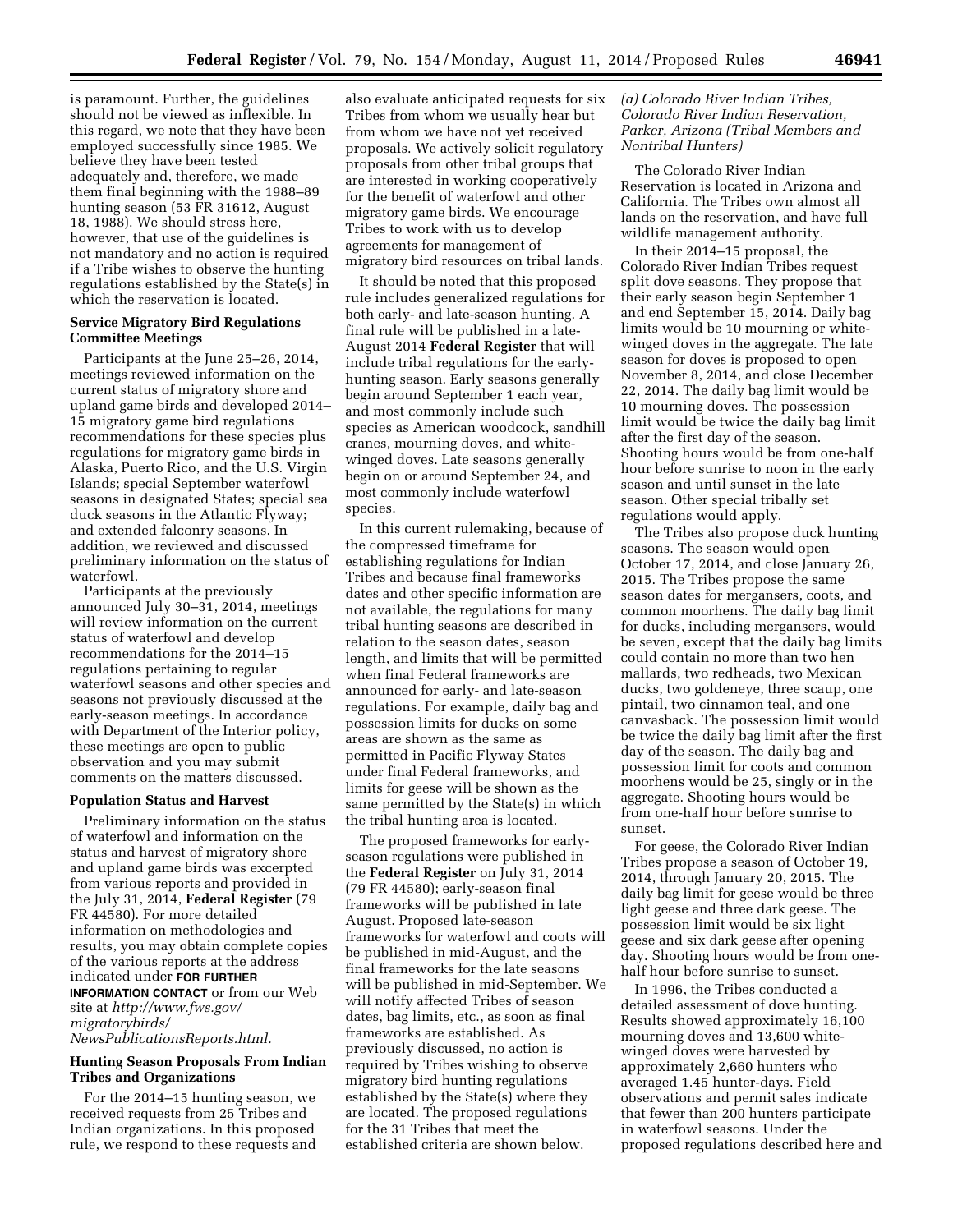based upon past seasons, we and the Tribes estimate harvest will be similar.

Hunters must have a valid Colorado River Indian Reservation hunting permit and a Federal Migratory Bird Stamp in their possession while hunting. Other special tribally set regulations would apply. As in the past, the regulations would apply both to tribal and nontribal hunters, and nontoxic shot is required for waterfowl hunting.

We propose to approve the Colorado River Indian Tribes regulations for the 2014–15 hunting season, given the seasons' dates fall within final flyway frameworks (applies to nontribal hunters only).

# *(b) Confederated Salish and Kootenai Tribes, Flathead Indian Reservation, Pablo, Montana (Tribal and Nontribal Hunters)*

For the past several years, the Confederated Salish and Kootenai Tribes and the State of Montana have entered into cooperative agreements for the regulation of hunting on the Flathead Indian Reservation. The State and the Tribes are currently operating under a cooperative agreement signed in 1990, which addresses fishing and hunting management and regulation issues of mutual concern. This agreement enables all hunters to utilize waterfowl hunting opportunities on the reservation.

As in the past, tribal regulations for nontribal hunters would be at least as restrictive as those established for the Pacific Flyway portion of Montana. Goose, duck, and coot season dates would also be at least as restrictive as those established for the Pacific Flyway portion of Montana. Shooting hours for waterfowl hunting on the Flathead Reservation are sunrise to sunset. Steel shot or other federally approved nontoxic shots are the only legal shotgun loads on the reservation for waterfowl or other game birds.

For tribal members, the Tribe proposes outside frameworks for ducks and geese of September 1, 2014, through March 9, 2015. Daily bag and possession limits were not proposed for tribal members.

The requested season dates and bag limits are similar to past regulations. Harvest levels are not expected to change significantly. Standardized check station data from the 1993–94 and 1994–95 hunting seasons indicated no significant changes in harvest levels and that the large majority of the harvest is by nontribal hunters.

We propose to approve the Tribes' request for special migratory bird regulations for the 2014–15 hunting season.

# *(c) Fond du Lac Band of Lake Superior Chippewa Indians, Cloquet, Minnesota (Tribal Members Only)*

Since 1996, the Service and the Fond du Lac Band of Lake Superior Chippewa Indians have cooperated to establish special migratory bird hunting regulations for tribal members. The Fond du Lac's May 26, 2014, proposal covers land set apart for the band under the Treaties of 1837 and 1854 in northeastern and east-central Minnesota and the Band's Reservation near Duluth.

The band's proposal for 2014–15 is essentially the same as that approved last year except for an expansion of the sandhill crane season to include both the 1854 and 1837 ceded territories only and not reservation lands. The proposed 2014–15 waterfowl hunting season regulations for Fond du Lac are as follows:

#### *Ducks*

A. 1854 and 1837 Ceded Territories: *Season Dates:* Begin September 13 and end November 30, 2014.

*Daily Bag Limit:* 18 ducks, including no more than 12 mallards (only 3 of which may be hens), 9 black ducks, 9 scaup, 9 wood ducks, 9 redheads, 9 pintails, and 9 canvasbacks.

B. Reservation:

*Season Dates:* Begin September 1 and end November 24, 2014.

*Daily Bag Limit:* 12 ducks, including no more than 8 mallards (only 2 of which may be hens), 6 black ducks, 6 scaup, 6 redheads, 6 pintails, 6 wood ducks, and 6 canvasbacks.

#### *Mergansers*

A. 1854 and 1837 Ceded Territories: *Season Dates:* Begin September 13 and end November 30, 2014.

*Daily Bag Limit:* 15 mergansers, including no more than 6 hooded mergansers.

B. Reservation:

*Season Dates:* Begin September 1 and end November 24, 2014.

*Daily Bag Limit:* 10 mergansers, including no more than 4 hooded mergansers.

#### *Canada Geese*

A. 1854 and 1837 Ceded Territories: *Season Dates:* Begin September 13

and end November 30, 2014.

*Daily Bag Limit:* 20 geese. B. Reservation:

*Season Dates:* Begin September 1 and end November 24, 2014.

*Daily Bag Limit:* 20 geese.

*Sandhill Cranes: 1854 and 1837 Ceded Territories Only* 

*Season Dates:* Begin September 1 and end November 30, 2014.

*Daily Bag Limit:* One sandhill crane. A crane carcass tag is required prior to hunting.

*Coots and Common Moorhens (Common Gallinules)* 

A. 1854 and 1837 Ceded Territories: *Season Dates:* Begin September 13

and end November 30, 2014. *Daily Bag Limit:* 20 coots and

common moorhens, singly or in the aggregate.

B. Reservation:

*Season Dates:* Begin September 1 and end November 24, 2014.

*Daily Bag Limit:* 20 coots and common moorhens, singly or in the aggregate.

#### *Sora and Virginia Rails: All Areas*

A. 1854 and 1837 Ceded Territories: *Season Dates:* Begin September 1 and end November 30, 2014.

*Daily Bag Limit:* 25 sora and Virginia rails, singly or in the aggregate.

B. Reservation:

*Season Dates:* Begin September 1 and end November 24, 2014.

*Daily Bag Limit:* 25 sora and Virginia rails, singly or in the aggregate.

#### *Common Snipe*

A. 1854 and 1837 Ceded Territories:

*Season Dates:* Begin September 1 and end November 30, 2014.

*Daily Bag Limit:* Eight common snipe. B. Reservation:

*Season Dates:* Begin September 1 and end November 24, 2014.

*Daily Bag Limit:* Eight common snipe.

# *Woodcock*

A. 1854 and 1837 Ceded Territories:

*Season Dates:* Begin September 1 and end November 30, 2014.

*Daily Bag Limit:* Three woodcock.

B. Reservation:

*Season Dates:* Begin September 1 and end November 25, 2014.

*Daily Bag Limit:* Three woodcock.

#### *Mourning Dove*

A. 1854 and 1837 Ceded Territories: *Season Dates:* Begin September 1 and end November 30, 2014.

*Daily Bag Limit:* 30 mourning doves. B. Reservation:

*Season Dates:* Begin September 1 and end October 30, 2014.

*Daily Bag Limit:* 30 mourning doves. The following general conditions

apply:

1. While hunting waterfowl, a tribal member must carry on his/her person a valid Ceded Territory License.

2. Shooting hours for migratory birds are one-half hour before sunrise to onehalf hour after sunset.

3. Except as otherwise noted, tribal members will be required to comply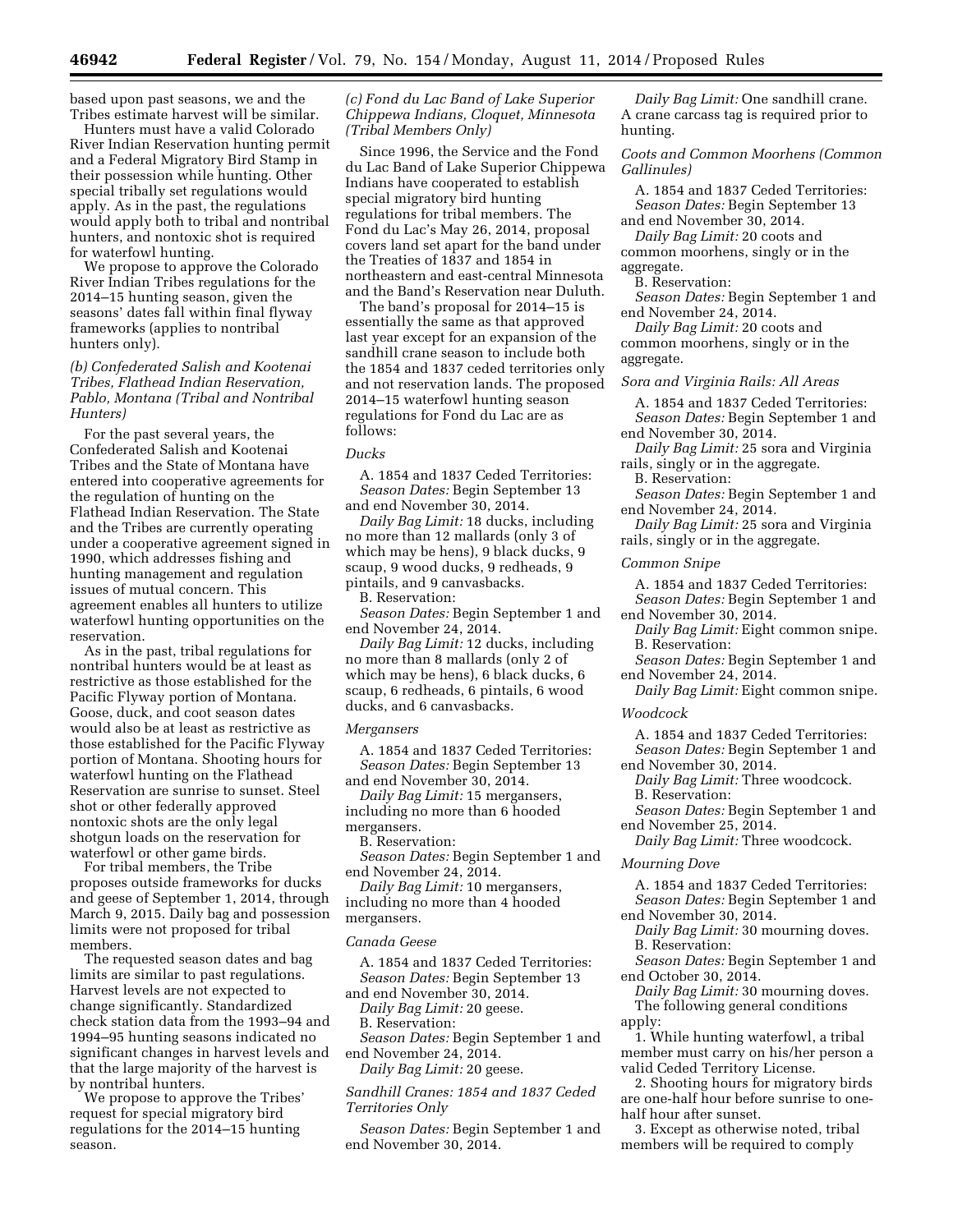with tribal codes that will be no less restrictive than the provisions of Chapter 10 of the Model Off-Reservation Code. Except as modified by the Service rules adopted in response to this proposal, these amended regulations parallel Federal requirements in 50 CFR part 20 as to hunting methods, transportation, sale, exportation, and other conditions generally applicable to migratory bird hunting.

4. Band members in each zone will comply with State regulations providing for closed and restricted waterfowl hunting areas.

5. There are no possession limits for migratory birds. For purposes of enforcing bag limits, all migratory birds in the possession or custody of band members on ceded lands will be considered to have been taken on those lands unless tagged by a tribal or State conservation warden as having been taken on-reservation. All migratory birds that fall on reservation lands will not count as part of any off-reservation bag or possession limit.

The band anticipates harvest will be fewer than 500 ducks and geese, and fewer than 10 sandhill cranes.

We propose to approve the request for special migratory bird hunting regulations for the Fond du Lac Band of Lake Superior Chippewa Indians.

# *(d) Grand Traverse Band of Ottawa and Chippewa Indians, Suttons Bay, Michigan (Tribal Members Only)*

In the 1995–96 migratory bird seasons, the Grand Traverse Band of Ottawa and Chippewa Indians and the Service first cooperated to establish special regulations for waterfowl. The Grand Traverse Band is a self-governing, federally recognized Tribe located on the west arm of Grand Traverse Bay in Leelanau County, Michigan. The Grand Traverse Band is a signatory Tribe of the Treaty of 1836. We have approved special regulations for tribal members of the 1836 treaty's signatory Tribes on ceded lands in Michigan since the 1986–87 hunting season.

For the 2014–15 season, the Tribe requests that the tribal member duck season run from September 15, 2014, through January 15, 2015. A daily bag limit of 20 would include no more than 5 pintail, 5 canvasback, 1 hooded merganser, 5 black ducks, 5 wood ducks, 3 redheads, and 9 mallards (only 4 of which may be hens).

For Canada and snow geese, the Tribe proposes a September 1 through November 30, 2014, and a January 1 through February 8, 2015, season. For white-fronted geese and brant, the Tribe proposes a September 20 through November 30, 2014, season. The daily

bag limit for Canada and snow geese would be 10, and the daily bag limit for white-fronted geese and including brant would be 5 birds. We further note that, based on available data (of major goose migration routes), it is unlikely that any Canada geese from the Southern James Bay Population will be harvested by the Tribe.

For woodcock, the Tribe proposes a September 1 through November 14, 2014, season. The daily bag limit will not exceed five birds. For mourning doves, snipe, and rails, the Tribe proposes a September 1 through November 14, 2014, season. The daily bag limit would be 10 per species.

All other Federal regulations contained in 50 CFR part 20 would apply. The Tribe proposes to monitor harvest closely through game bag checks, patrols, and mail surveys. Harvest surveys from the 2013–14 hunting season indicated that approximately 30 tribal hunters harvested an estimated 100 ducks and 45 Canada geese.

We propose to approve the Grand Traverse Band of Ottawa and Chippewa Indians 2014–15 special migratory bird hunting proposal.

# *(e) Great Lakes Indian Fish and Wildlife Commission, Odanah, Wisconsin (Tribal Members Only)*

Since 1985, various bands of the Lake Superior Tribe of Chippewa Indians have exercised judicially recognized, off-reservation hunting rights for migratory birds in Wisconsin. The specific regulations were established by the Service in consultation with the Wisconsin Department of Natural Resources and the Great Lakes Indian Fish and Wildlife Commission (GLIFWC) (GLIFWC is an intertribal agency exercising delegated natural resource management and regulatory authority from its member Tribes in portions of Wisconsin, Michigan, and Minnesota). Beginning in 1986, a Tribal season on ceded lands in the western portion of the Michigan Upper Peninsula was developed in coordination with the Michigan Department of Natural Resources. We have approved regulations for Tribal members in both Michigan and Wisconsin since the 1986–87 hunting season. In 1987, GLIFWC requested, and we approved, regulations to permit Tribal members to hunt on ceded lands in Minnesota, as well as in Michigan and Wisconsin. The States of Michigan and Wisconsin originally concurred with the regulations, although both Wisconsin and Michigan have raised various concerns over the years. Minnesota did not concur with the

original regulations, stressing that the State would not recognize Chippewa Indian hunting rights in Minnesota's treaty area until a court with jurisdiction over the State acknowledges and defines the extent of these rights. In 1999, the U.S. Supreme Court upheld the existence of the tribes' treaty reserved rights in *Minnesota* v. *Mille Lacs Band,* 199 S.Ct. 1187 (1999).

We acknowledge all of the States' concerns, but point out that the U.S. Government has recognized the Indian treaty reserved rights, and that acceptable hunting regulations have been successfully implemented in Minnesota, Michigan, and Wisconsin. Consequently, in view of the above, we have approved regulations since the 1987–88 hunting season on ceded lands in all three States. In fact, this recognition of the principle of treaty reserved rights for band members to hunt and fish was pivotal in our decision to approve a 1991–92 season for the 1836 ceded area in Michigan. Since then, in the 2007 Consent Decree the 1836 Treaty Tribes' and Michigan Department of Natural Resources and Environment established courtapproved regulations pertaining to offreservation hunting rights for migratory birds.

For 2014, the GLIFWC proposes offreservation special migratory bird hunting regulations on behalf of the member Tribes of the Voigt Intertribal Task Force of the GLIFWC (for the 1837 and 1842 Treaty areas in Wisconsin and Michigan), the Mille Lacs Band of Ojibwe and the six Wisconsin Bands (for the 1837 Treaty area in Minnesota), and the Bay Mills Indian Community (for the 1836 Treaty area in Michigan). Member Tribes of the Task Force are: the Bad River Band of the Lake Superior Tribe of Chippewa Indians, the Lac Courte Oreilles Band of Lake Superior Chippewa Indians, the Lac du Flambeau Band of Lake Superior Chippewa Indians, the Red Cliff Band of Lake Superior Chippewa Indians, the St. Croix Chippewa Indians of Wisconsin, and the Sokaogon Chippewa Community (Mole Lake Band), all in Wisconsin; the Mille Lacs Band of Chippewa Indians and the Fond du Lac Band of Lake Superior Chippewa Indians in Minnesota; and the Lac Vieux Desert Band of Chippewa Indians and the Keweenaw Bay Indian Community in Michigan.

The GLIFWC 2014 proposal has several significant changes from regulations approved last season. In the 1837 and 1842 Treaty Areas, the GLIFWC proposal would allow the use of electronic calls; would extend shooting hours to 40 minutes before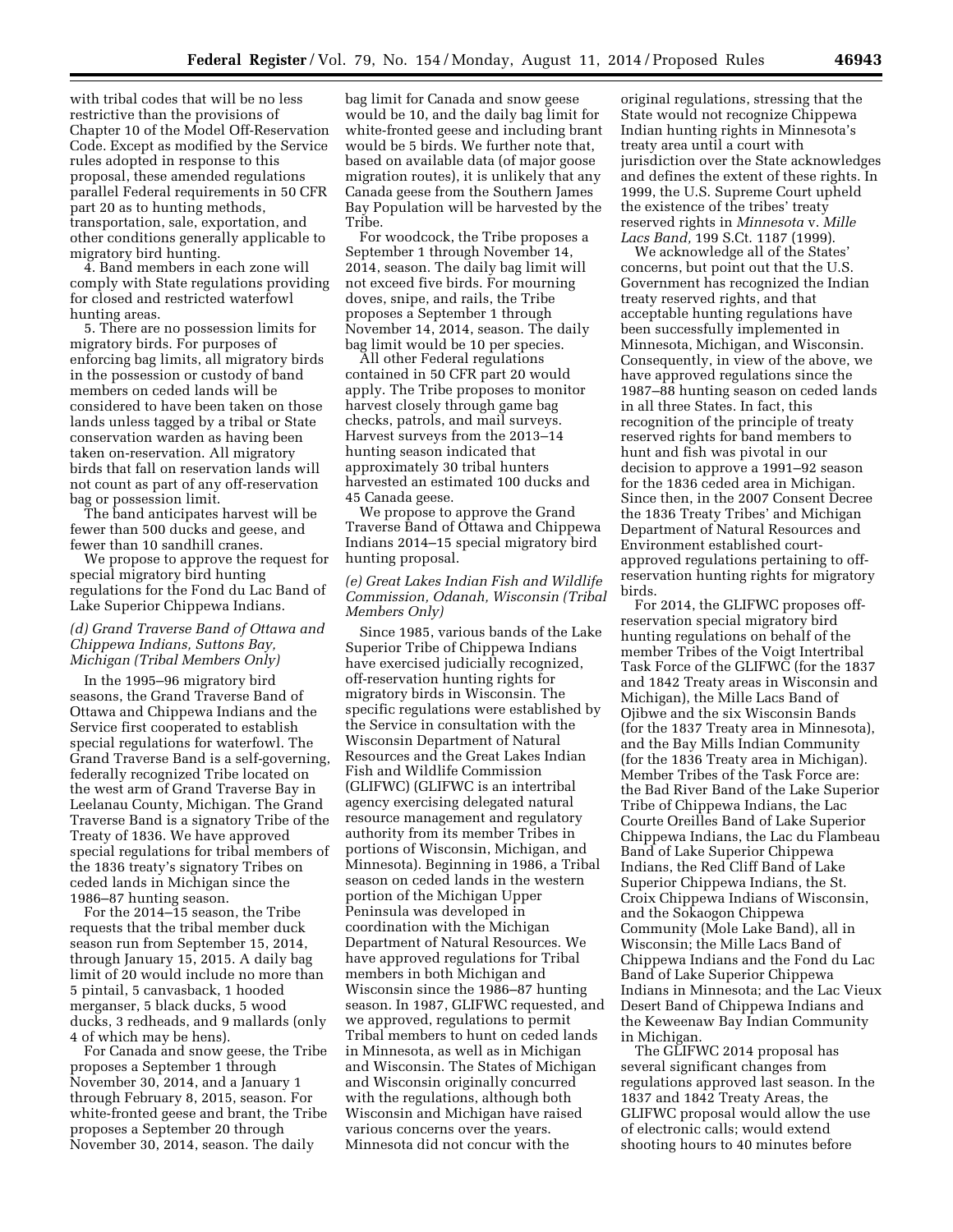sunrise and after sunset in the 1837 and 1842 ceded territories; would allow the first hunting season of swans; and would remove restrictions on the use and placement of (non-living) decoys in Wisconsin.

GLIFWC states that the proposed regulatory changes are intended to provide tribal members a harvest opportunity within the scope of rights reserved in their various treaties and increase tribal subsistence harvest opportunities, while protecting migratory bird populations. Under the GLIFWC's proposed regulations, GLIFWC expects total ceded territory harvest to be approximately 1,650 ducks, 375 geese, 20 sandhill cranes, and 20 swans, which is roughly similar to anticipated levels in previous years for those species for which seasons were established. GLIWFC further anticipates that tribal harvest will remain low given the small number of tribal hunters and the limited opportunity to harvest more than a small number of birds on most hunting trips.

Recent GLIFWC harvest surveys (1996–98, 2001, 2004, and 2007–08, 2011, and 2012) indicate that tribal offreservation waterfowl harvest has averaged fewer than 1,100 ducks and 250 geese annually. In the latest survey year for which we have specific results (2012), an estimated 86 hunters took an estimated 1,090 trips and harvested 1,799 ducks (1.7 ducks per trip) and 822 geese. Analysis of hunter survey data over 1996–2012 indicates a general downward trend in both harvest and hunter participation. While we acknowledge that tribal harvest and participation has declined in recent years, we do not believe that some of the GLIFWC's proposal for tribal waterfowl seasons on ceded lands in Wisconsin, Michigan, and Minnesota for the 2014– 15 season is in the best interest of the conservation of migratory birds. More specific discussion follows below.

#### Allowing Electronic Calls

As we have stated the last three years (76 FR 54676, September 1, 2011; 77 FR 54451, September 5, 2012; 78 FR 53218, August 28, 2013), the issue of allowing electronic calls and other electronic devices for migratory game bird hunting has been highly debated and highly controversial over the last 40 years, similar to other prohibited hunting methods such as baiting. Electronic calls, i.e., the use or aid of recorded or electronic amplified bird calls or sounds, or recorded or electrically amplified imitations of bird calls or sounds to lure or attract migratory game birds to hunters, was Federally prohibited in 1957, because of their

effectiveness in attracting and aiding the harvest of ducks and geese and are generally not considered a legitimate component of hunting. In 1999, after much debate, the migratory bird regulations were revised to allow the use of electronic calls for the take of light geese (lesser snow geese and Ross geese) during a light-goose-only season when all other waterfowl and crane hunting seasons, excluding falconry, were closed (64 FR 7507, February 16, 1999; 64 FR 71236, December 20, 1999; 73 FR 65926, November 5, 2008). The regulations were also changed in 2006, to allow the use of electronic calls for the take of resident Canada geese during Canada-goose-only September seasons when all other waterfowl and crane seasons, excluding falconry, were closed (71 FR 45964, August 10, 2006). In both instances, these changes were made in order to significantly increase the harvest of these species due to either serious population overabundance, depredation issues, or public health and safety issues, or a combination of these.

Available information from the use of additional hunting methods, such as electronic calls, during the special lightgoose seasons indicate that total harvest increased approximately 50 to 69 percent. On specific days when lightgoose special regulations were in effect, the mean light goose harvest increased 244 percent. One research study found that lesser snow goose flocks were 5.0 times more likely to fly within gun range (≤50 meters) in response to electronic calls than to traditional calls, and the mean number of snow geese killed per hour per hunter averaged 9.1 times greater for electronic calls than for traditional calls. While these results are only directly applicable to light geese, we believe these results are applicable to most waterfowl species, and indicative of some likely adverse harvest impacts on other geese and ducks.

Removal of the electronic call prohibition would be inconsistent with our long-standing conservation concerns. Given available evidence on the effectiveness of electronic calls, and the large biological uncertainty surrounding any widespread use of electronic calls, we believe the potential for overharvest could contribute to longterm population declines. Further, migratory patterns could be affected, and it is possible that hunter participation could increase beyond GLIFWC's estimates (50 percent) and could result in additional conservation impacts, particularly on locally breeding populations. Thus, we continue to not support allowing the use of electronic calls in the 1837 and 1842 Treaty Areas.

Additionally, given the fact that tribal waterfowl hunting covered by this proposal would occur on ceded lands that are not in the ownership of the Tribes, we believe the use of electronic calls to take waterfowl would lead to confusion on the part of the public, wildlife-management agencies, and law enforcement officials in implementing the requirements of 50 CFR part 20. Further, similar to the impacts of baiting, uncertainties concerning the zone of influence attributed to the use of electronic calls could potentially increase harvest from nontribal hunters operating within areas electronic calls are being used during the dates of the general hunt, thereby posing risks to the migratory patterns and distribution of migratory waterfowl.

Lastly, we remind GLIFWC that electronic calls generally are permitted for the take of resident Canada geese during Canada-goose-only September seasons when all other waterfowl and crane seasons are closed (generally September 1–15 in the areas in question). However, in the case of GLIFWC's proposed seasons, electronic calls could be not used since GLIFWC has elected a September 1 duck season opener. This specific regulatory change was implemented in 2006, in order to significantly control resident Canada geese due to widespread population overabundance, depredation issues, and public health and safety issues.

#### Expanded Shooting Hours

Normally, shooting hours for migratory game birds are one-half hour before sunrise to sunset. A number of reasons and concerns have been cited for extending shooting hours past sunset. Potential impacts to some locally breeding populations (e.g., wood ducks), hunter safety, difficulty of identifying birds, retrieval of downed birds, and impacts on law enforcement are some of the normal concerns raised when discussing potential expansions of shooting hours. However, despite these concerns, in 2007, we supported the expansion of shooting hours by 15 minutes after sunset in the 1837, 1842, and 1836 Treaty Areas (72 FR 58452, October 15, 2007). We had previously supported this expansion in other tribal areas and have not been made aware of any wide-scale problems. Further, at that time, we believed that the continuation of a specific species restriction within the daily bag limit for mallards, and the implementation of a species restriction within the daily bag limit for wood ducks, would allay potential conservation concerns for these species. We supported the increase with the understanding that the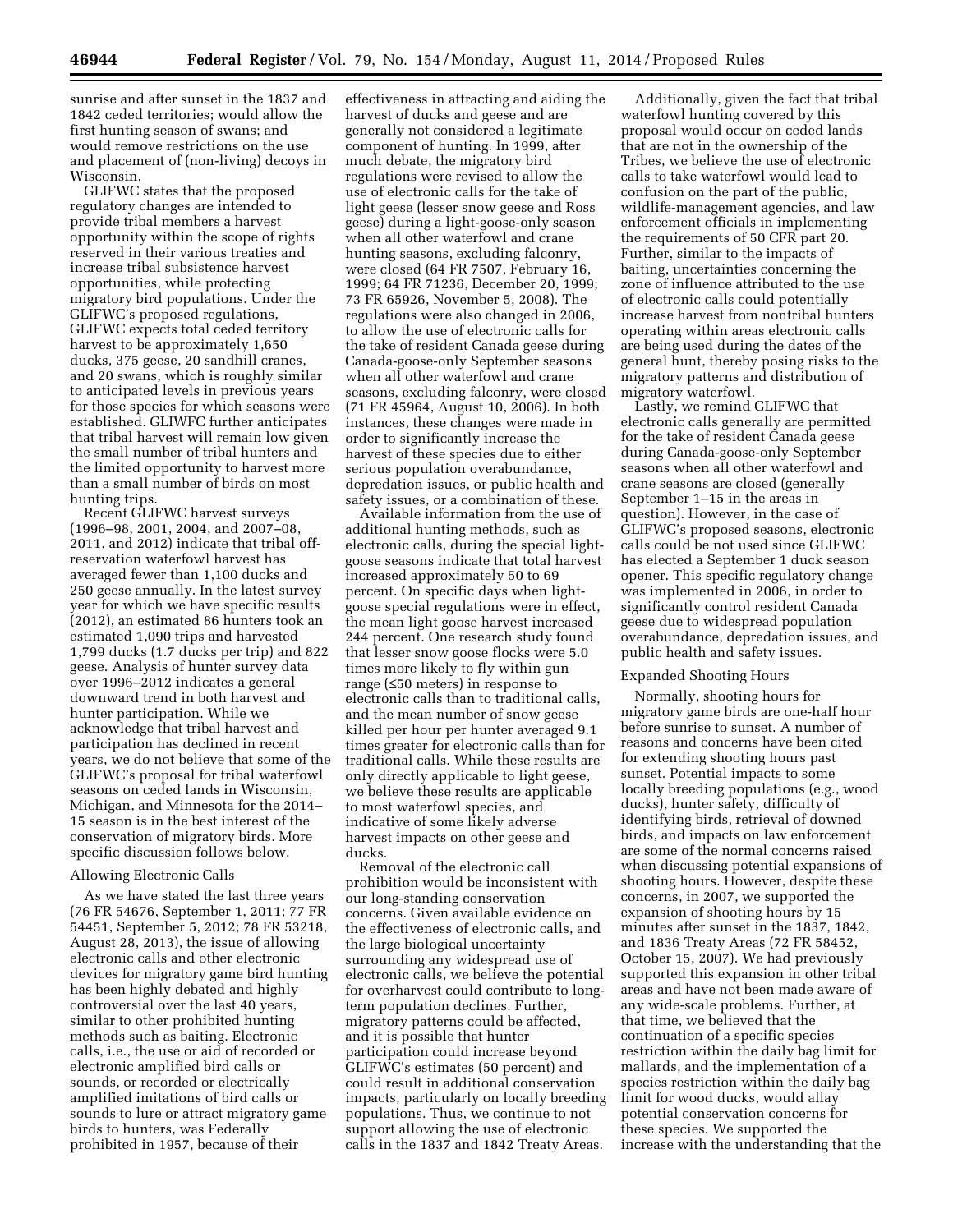Tribe and we would closely monitor tribal harvest.

In 2012, in deference to tribal traditions and in the interest of cooperation, and in spite of our previously identified concerns regarding species identification, species conservation of locally breeding populations, retrieval of downed birds, hunter safety, and law enforcement impacts, we approved shooting 30 minutes after sunset (an extension of 15 minutes from the then-current 15 minutes after sunset) (77 FR 54451, September 5, 2012). This was consistent with other Tribes in the general area (Fond du Lac, Leech Lake, Oneida, Sault Ste Marie, and White Earth). Extending shooting hours on both the front end and the back end of the day to 40 minutes before sunrise and 40 minutes after sunset as GLIWFC has proposed would be contrary to public safety and only heightens our previously identified concerns. We see no viable remedies to allay our concerns. Shooting this early or late would also significantly increase the potential take of non-game birds. Thus, we cannot support increasing the shooting hours by an additional 10 minutes in the 1837 and 1842 Treaty Areas (to 40 minutes before sunrise and 40 minutes after sunset).

#### Swan Season

As we stated the last two years (77 FR 54451, September 5, 2012; 78 FR 53218, August 28, 2013), we are not opposed to the establishment of a tundra swan season in Wisconsin. Further, we are not conceptually opposed to the establishment of a general swan season. However, before the establishment of such a season in the ceded territory areas in question, we stated that there were several significant concerns and special considerations. We believe that GLIFWC has addressed those concerns with their current proposal.

First, the proposed areas in question are home to significant numbers of trumpeter swans. While the GLIFWC's proposed season is for both tundra and trumpeter swans, there are important differences that require careful consideration. Many cooperators, including GLIFWC, worked together to reestablish a breeding trumpeter swan population in the Great Lakes. These efforts have been largely successful with the removal of this species from Wisconsin's endangered species list in 2009. After a 25-year recovery program, there are currently about 200 breeding pairs in Wisconsin. Further, within Wisconsin, the northern ceded territory is an area of high trumpeter swan use containing over 80 percent of the breeding pairs. While we believe it is

always best to avoid such areas either temporally or geographically to the extent possible, and to focus hunting efforts on the primary tundra swan migration concentrations while avoiding areas of significant trumpeter swan numbers, most such areas are located outside of the ceded territories of northern Wisconsin.

To address concerns about the potential harvest of trumpeter swans by tribal hunters hunting during a general swan season, GLIFWC has proposed 2 significant conditions. First, all harvested swans would have to be registered by presenting the fullyfeathered carcass to a tribal registration station or GLIFWC warden. This requirement would allow the harvested bird to be identified as to the species. Second, if the total number of trumpeter swans harvested reaches 10, the swan season would be closed by emergency tribal rule. Hunters would be expected to check GLIFWC's Web site each day they hunt to determine the current season status. We believe both of these proposed restrictions will significantly limit any potential impacts to trumpeter swans. Further, GLIWFC's proposal to not open the season until November 1, when they state that migrant swans have typically arrived into the ceded areas in appreciable numbers, contributes to alleviating our concerns regarding the potential take of trumpeter swans. GLIFWC anticipates a total swan harvest of fewer than 20 birds (tundra and trumpeter).

For these reasons, we believe that a tribal swan hunting season in the ceded territory should be implemented this year.

Remove Restrictions on Decoy Use in Wisconsin

In Wisconsin, State law requires that decoys may not be placed more than an hour before legal shooting hours or left out more than 20 minutes after legal shooting hours. As we stated in 2011 concerning a similar decoy restriction in Michigan (76 FR 54676, September 1, 2011), and in 2012 concerning this restriction (77 FR 54451, September 5, 2012), while we believe that there may be safety concerns with elimination of such a restriction, we take no position on the relative need or lack of need for such a restriction. Other than regulations on National Wildlife Refuges and other Federal lands, there are no Federal restrictions requiring the removal of unattended decoys.

Additionally, given the fact that tribal waterfowl hunting covered by this rule would occur on ceded lands that are not in the ownership of the Tribes, we believe the use of unattended decoys to

''reserve'' hunting areas in public waters (i.e., those lands in the ceded territories outside of lands directly controlled by the Tribes) could lead to confusion and frustration on the part of the public, hunters, wildlife-management agencies, and law enforcement officials due to the inherent difficulties of different sets of hunting regulations for different areas and groups of hunters. While we have included GLIFWC's proposed language regarding the restriction in their General Conditions portion of their proposed regulations as a courtesy, we view this issue as a Tribal–State issue, and the Service takes no position on it in this proposed rule.

The proposed 2014–15 waterfowl hunting season regulations apply to all treaty areas (except where noted) for GLIFWC as follows:

# *Ducks*

*Season Dates:* Begin September 1 and end December 31, 2014.

*Daily Bag Limit:* 50 ducks in the 1837 and 1842 Treaty Area; 30 ducks in the 1836 Treaty Area.

#### *Mergansers*

*Season Dates:* Begin September 1 and end December 31, 2014.

*Daily Bag Limit:* 10 mergansers.

#### *Geese*

*Season Dates:* Begin September 1 and end December 31, 2014. In addition, any portion of the ceded territory that is open to State-licensed hunters for goose hunting outside of these dates will also be open concurrently for tribal members.

*Daily Bag Limit:* 20 geese in aggregate.

# *Other Migratory Birds*

*A. Coots and Common Moorhens (Common Gallinules):* 

*Season Dates:* Begin September 1 and end December 31, 2014.

*Daily Bag Limit:* 20 coots and common moorhens (common

gallinules), singly or in the aggregate. *B. Sora and Virginia Rails:* 

*Season Dates:* Begin September 1 and end December 31, 2014.

*Daily Bag and Possession Limits:* 20,

singly, or in the aggregate, 25.

*C. Common Snipe:* 

*Season Dates:* Begin September 1 and end December 31, 2014.

*Daily Bag Limit:* 16 common snipe. *D. Woodcock:* 

*Season Dates:* Begin September 2 and end December 31, 2014.

*Daily Bag Limit:* 10 woodcock.

*E. Mourning Dove:* 1837 and 1842 Ceded Territories only.

*Season Dates:* Begin September 1 and end November 9, 2014.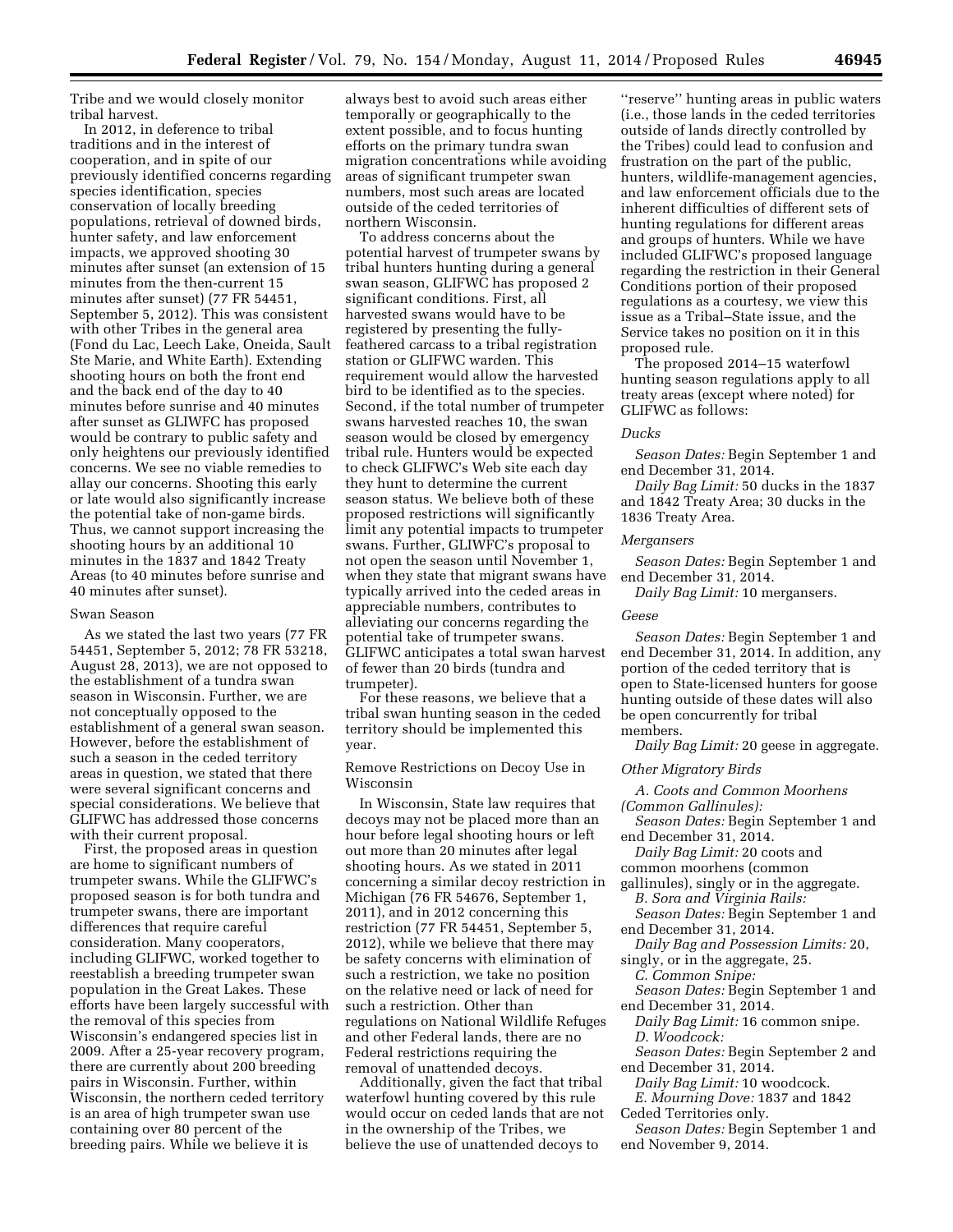*Daily Bag Limit:* 15 mourning doves. *F. Sandhill Cranes:* 1837 and 1842 Ceded Territories only.

*Season Dates:* Begin September 1 and end December 31, 2014.

*Daily Bag Limit:* 2 cranes.

*G. Swans:* 1837 and 1842 Ceded Territories only.

*Season Dates:* Begin November 1 and end December 31, 2014.

*Daily Bag Limit:* 2 swans. All harvested swans must be registered by presenting the fully-feathered carcass to a tribal registration station or GLIFWC warden. If the total number of trumpeter swans harvested reaches 10, the swan season will be closed by emergency tribal rule.

#### General Conditions

A. All tribal members will be required to obtain a valid tribal waterfowl hunting permit.

B. Except as otherwise noted, tribal members will be required to comply with tribal codes that will be no less restrictive than the model ceded territory conservation codes approved by Federal courts in the *Lac Courte Oreilles* v. *State of Wisconsin (Voigt)*  and *Mille Lacs Band* v. *State of Minnesota* cases. Chapter 10 in each of these model codes regulates ceded territory migratory bird hunting. Both versions of Chapter 10 parallel Federal requirements as to hunting methods, transportation, sale, exportation, and other conditions generally applicable to migratory bird hunting. They also automatically incorporate by reference the Federal migratory bird regulations adopted in response to this proposal.

C. Particular regulations of note include:

1. Nontoxic shot will be required for all waterfowl hunting by tribal members.

2. Tribal members in each zone will comply with tribal regulations providing for closed and restricted waterfowl hunting areas. These regulations generally incorporate the same restrictions contained in parallel State regulations.

3. There are no possession limits, with the exception of 2 swans (in the aggregate) and 25 rails (in the aggregate). For purposes of enforcing bag limits, all migratory birds in the possession and custody of tribal members on ceded lands will be considered to have been taken on those lands unless tagged by a tribal or State conservation warden as taken on reservation lands. All migratory birds that fall on reservation lands will not count as part of any offreservation bag or possession limit.

4. The baiting restrictions included in the respective section 10.05(2)(h) of the

model ceded territory conservation codes will be amended to include language which parallels that in place for nontribal members as published at 64 FR 29799, June 3, 1999.

5. The shell limit restrictions included in the respective section 10.05(2)(b) of the model ceded territory conservation codes will be removed.

6. Hunting hours shall be from a half hour before sunrise to 30 minutes after sunset.

7. Duck Blind and Decoys:

A. Michigan: Tribal members hunting in Michigan will comply with duck blind and decoy regulations contained in the tribal conservation codes listed above under item 4, except that unattended decoys can be kept out overnight in the Michigan portion of the 1842 ceded territory.

B. Wisconsin: Tribal members hunting in Wisconsin will comply with duck blind regulations contained in the tribal conservation codes listed above under Item 4, but there shall be no restrictions on decoy use except for the prohibition on using live decoys.

We propose to approve the above GLIFWC regulations for the 2014–15 hunting season.

#### *(f) Jicarilla Apache Tribe, Jicarilla Indian Reservation, Dulce, New Mexico (Tribal Members and Nontribal Hunters)*

The Jicarilla Apache Tribe has had special migratory bird hunting regulations for tribal members and nonmembers since the 1986–87 hunting season. The Tribe owns all lands on the reservation and has recognized full wildlife management authority. In general, the proposed seasons would be more conservative than allowed by the Federal frameworks of last season and by States in the Pacific Flyway.

The Tribe proposes a 2014–15 waterfowl and Canada goose season beginning October 11, 2014, and a closing date of November 30, 2014. Daily bag and possession limits for waterfowl would be the same as Pacific Flyway States. The Tribe proposes a daily bag limit for Canada geese of two. Other regulations specific to the Pacific Flyway guidelines for New Mexico would be in effect.

During the Jicarilla Game and Fish Department's 2012–13 season, estimated duck harvest was 132, which is within the historical harvest range. The species composition included mainly mallards, northern shovelor, gadwall, American wigeon, and teal. The estimated harvest of geese was 9 birds.

The proposed regulations are essentially the same as were established last year. The Tribe anticipates the maximum 2014–15 waterfowl harvest

would be around 300 ducks and 30 geese.

We propose to approve the Tribe's requested 2014–15 hunting seasons.

*(g) Kalispel Tribe, Kalispel Reservation, Usk, Washington (Tribal Members and Nontribal Hunters)* 

The Kalispel Reservation was established by Executive Order in 1914, and currently comprises approximately 4,600 acres. The Tribe owns all Reservation land and has full management authority. The Kalispel Tribe has a fully developed wildlife program with hunting and fishing codes. The Tribe enjoys excellent wildlife management relations with the State. The Tribe and the State have an operational memorandum of understanding with emphasis on fisheries but also for wildlife.

The nontribal member seasons described below pertain to a 176-acre waterfowl management unit and 800 acres of reservation land with a guide for waterfowl hunting. The Tribe is utilizing this opportunity to rehabilitate an area that needs protection because of past land use practices, as well as to provide additional waterfowl hunting in the area. Beginning in 1996, the requested regulations also included a proposal for Kalispel-member-only migratory bird hunting on Kalispelceded lands within Washington, Montana, and Idaho.

For the 2014–15 migratory bird hunting seasons, the Kalispel Tribe proposes tribal and nontribal member waterfowl seasons. The Tribe requests that both duck and goose seasons open at the earliest possible date and close on the latest date under Federal frameworks.

For nontribal hunters on reservation, the Tribe requests the seasons open at the earliest possible date and remain open, for the maximum amount of open days. Specifically, the Tribe requests that the season for ducks begin September 20, 2014, and end September 22, 2014, open again beginning September 27, and end September 29, 2014, and then begin October 1, 2014, and end January 20, 2015. In that period, nontribal hunters would be allowed to hunt approximately 103 days. Hunters should obtain further information on specific hunt days from the Kalispel Tribe.

For nontribal hunters on reservation, the Tribe also requests the season for geese run from September 6 to September 14, 2014, and from October 1, 2014, to January 20, 2015. Total number of days should not exceed 107. Nontribal hunters should obtain further information on specific hunt days from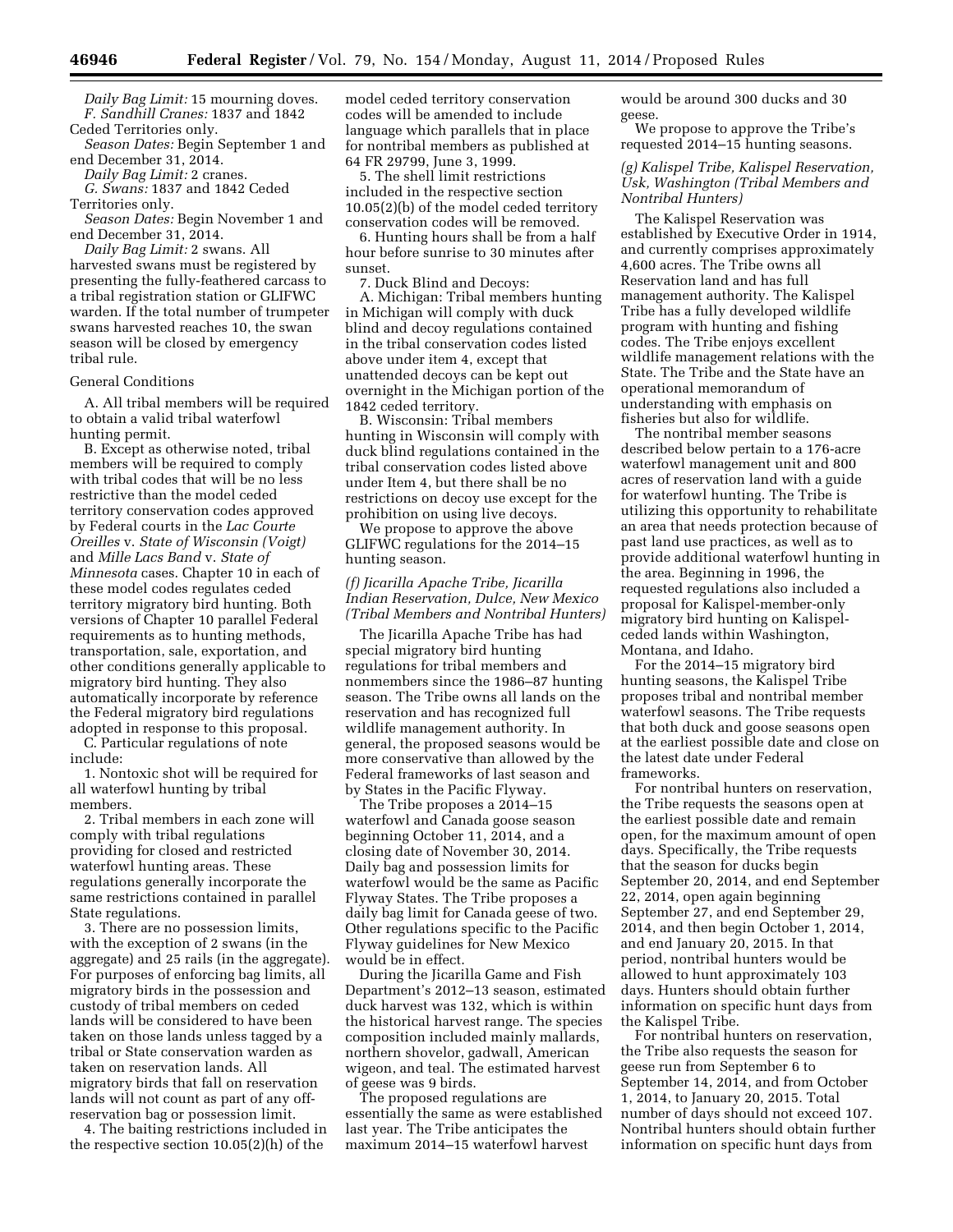the Tribe. Daily bag and possession limits would be the same as those for the State of Washington.

The Tribe reports past nontribal harvest of 1.5 ducks per day. Under the proposal, the Tribe expects harvest to be similar to last year, that is, fewer than 100 geese and 200 ducks.

All other State and Federal regulations contained in 50 CFR part 20, such as use of nontoxic shot and possession of a signed migratory bird hunting stamp, would be required.

For tribal members on Kalispel-ceded lands, the Kalispel Tribe proposes season dates for ducks of September 20, 2014, through January 20, 2015, and for geese of September 6, 2014, through January 20, 2015. Daily bag and possession limits would parallel those in the Federal regulations contained in 50 CFR part 20.

The Tribe reports that there was no tribal harvest. Under the proposal, the Tribe expects harvest to be fewer than 200 birds for the season with fewer than 100 geese. Tribal members would be required to possess a signed Federal migratory bird stamp and a tribal ceded lands permit.

We propose to approve the regulations requested by the Kalispel Tribe, provided that the nontribal seasons conform to Treaty limitations and final Federal frameworks for the Pacific Flyway.

#### *(h) Klamath Tribe, Chiloquin, Oregon (Tribal Members Only)*

The Klamath Tribe currently has no reservation, per se. However, the Klamath Tribe has reserved hunting, fishing, and gathering rights within its former reservation boundary. This area of former reservation, granted to the Klamaths by the Treaty of 1864, is over 1 million acres. Tribal natural resource management authority is derived from the Treaty of 1864, and carried out cooperatively under the judicially enforced Consent Decree of 1981. The parties to this Consent Decree are the Federal Government, the State of Oregon, and the Klamath Tribe. The Klamath Indian Game Commission sets the seasons. The tribal biological staff and tribal regulatory enforcement officers monitor tribal harvest by frequent bag checks and hunter interviews.

For the 2014–15 season, we have not yet heard from the Tribe; however, the Tribe usually requests proposed season dates of October 1, 2014, through January 31, 2015. Daily bag limits would be 9 for ducks, 9 for geese, and 9 for coot, with possession limits twice the daily bag limit. Shooting hours would be one-half hour before sunrise to onehalf hour after sunset. Steel shot is required.

Based on the number of birds produced in the Klamath Basin, this year's harvest would be similar to last year's. Information on tribal harvest suggests that more than 70 percent of the annual goose harvest is local birds produced in the Klamath Basin.

If we receive a proposal that matches the Tribe's usual request, we propose to approve those 2014–15 special migratory bird hunting regulations.

#### *(i) Leech Lake Band of Ojibwe, Cass Lake, Minnesota (Tribal Members Only)*

The Leech Lake Band of Ojibwe is a federally recognized Tribe located in Cass Lake, Minnesota. The reservation employs conservation officers to enforce conservation regulations. The Service and the Tribe have cooperatively established migratory bird hunting regulations since 2000.

For the 2014–15 season, the Tribe requests a duck season starting on September 13 and ending December 31, 2014, and a goose season to run from September 1 through December 31, 2014. Daily bag limits for ducks would be 10, including no more than 5 pintail, 5 canvasback, and 5 black ducks. Daily bag limits for geese would be 10. Possession limits would be twice the daily bag limit. Shooting hours are onehalf hour before sunrise to one-half hour after sunset.

The annual harvest by tribal members on the Leech Lake Reservation is estimated at 250 to 500 birds.

We propose to approve the Leech Lake Band of Ojibwe's requested 2014– 15 special migratory bird hunting season.

#### *(j) Little River Band of Ottawa Indians, Manistee, Michigan (Tribal Members Only)*

The Little River Band of Ottawa Indians is a self-governing, federally recognized Tribe located in Manistee, Michigan, and a signatory Tribe of the Treaty of 1836. We have approved special regulations for tribal members of the 1836 treaty's signatory Tribes on ceded lands in Michigan since the 1986–87 hunting season. Ceded lands are located in Lake, Mason, Manistee, and Wexford Counties. The Band normally proposes regulations to govern the hunting of migratory birds by Tribal members within the 1836 Ceded Territory as well as on the Band's Reservation.

For the 2014–15 season, the Little River Band of Ottawa Indians proposes a duck and merganser season from September 12, 2014, through January 25, 2015. A daily bag limit of 12 ducks

would include no more than 2 pintail, 2 canvasback, 3 black ducks, 3 wood ducks, 3 redheads, 6 mallards (only 2 of which may be a hen), and 1 hooded merganser. Possession limits would be twice the daily bag limit.

For white-fronted geese, snow geese, and brant, the Tribe proposes a September 19 through November 30, 2014, season. Daily bag limits would be five geese.

For Canada geese only, the Tribe proposes a September 1, 2014, through February 8, 2015, season with a daily bag limit of five. The possession limit would be twice the daily bag limit.

For snipe, woodcock, rails, and mourning doves, the Tribe proposes a September 1 to November 14, 2014, season. The daily bag limit would be 10 common snipe, 5 woodcock, 10 rails, and 10 mourning doves. Possession limits for all species would be twice the daily bag limit.

The Tribe monitors harvest through mail surveys. General conditions are as follows:

A. All tribal members will be required to obtain a valid tribal resource card and 2014–15 hunting license.

B. Except as modified by the Service rules adopted in response to this proposal, these amended regulations parallel all Federal regulations contained in 50 CFR part 20.

C. Particular regulations of note include:

(1) Nontoxic shot will be required for all waterfowl hunting by tribal members.

(2) Tribal members in each zone will comply with tribal regulations providing for closed and restricted waterfowl hunting areas. These regulations generally incorporate the same restrictions contained in parallel State regulations.

D. Tribal members hunting in Michigan will comply with tribal codes that contain provisions parallel to Michigan law regarding duck blinds and decoys.

We plan to approve Little River Band of Ottawa Indians' requested 2014–15 special migratory bird hunting seasons.

# *(k) The Little Traverse Bay Bands of Odawa Indians, Petoskey, Michigan (Tribal Members Only)*

The Little Traverse Bay Bands of Odawa Indians (LTBB) is a selfgoverning, federally recognized Tribe located in Petoskey, Michigan, and a signatory Tribe of the Treaty of 1836. We have approved special regulations for tribal members of the 1836 treaty's signatory Tribes on ceded lands in Michigan since the 1986–87 hunting season.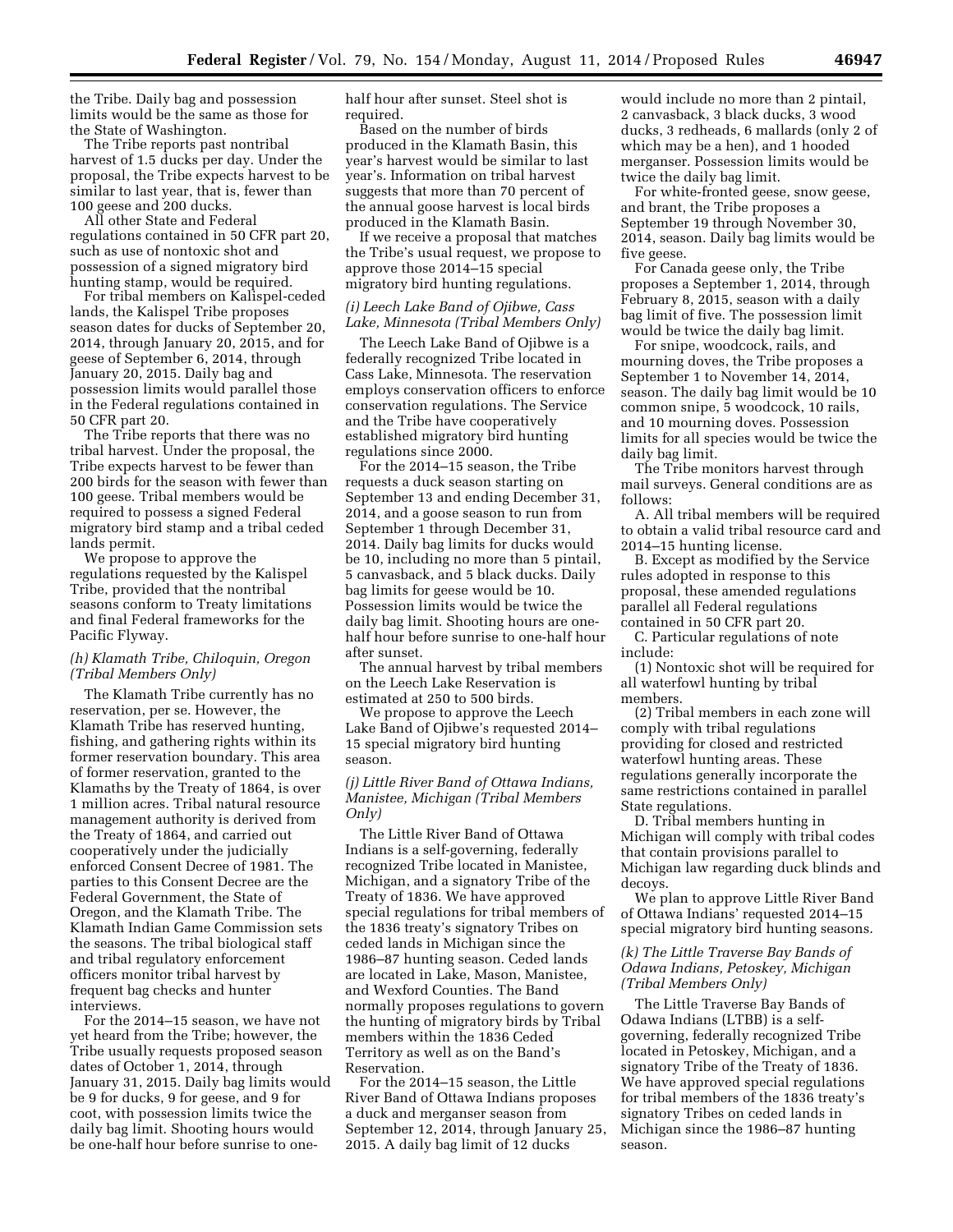For the 2014–15 season, the Little Traverse Bay Bands of Odawa Indians propose regulations similar to those of other Tribes in the 1836 treaty area. LTBB proposes the regulations to govern the hunting of migratory birds by tribal members on the LTBB reservation and within the 1836 Treaty Ceded Territory. The tribal member duck and merganser season would run from September 15, 2014, through January 31, 2015. A daily bag limit of 20 ducks and 10 mergansers would include no more than 5 hen mallards, 5 pintail, 5 canvasback, 5 scaup, 5 hooded merganser, 5 black ducks, 5 wood ducks, and 5 redheads.

For Canada geese, the LTBB proposes a September 1, 2014, through February 8, 2015, season. The daily bag limit for Canada geese would be 20 birds. We further note that, based on available data (of major goose migration routes), it is unlikely that any Canada geese from the Southern James Bay Population would be harvested by the LTBB. Possession limits are twice the daily bag limit.

For woodcock, the LTBB proposes a September 1 to December 1, 2014, season. The daily bag limit will not exceed 10 birds. For snipe, the LTBB proposes a September 1 to December 31, 2014, season. The daily bag limit will not exceed 16 birds. For mourning doves, the LTBB proposes a September 1 to November 14, 2014, season. The daily bag limit will not exceed 15 birds. For Virginia and sora rails, the LTBB proposes a September 1 to December 31, 2014, season. The daily bag limit will not exceed 20 birds per species. For coots and gallinules, the LTBB proposes a September 15 to December 31, 2014, season. The daily bag limit will not exceed 20 birds per species. The possession limit will not exceed 2 days' bag limit for all birds.

The LTBB also proposes a sandhill crane season to begin September 1 and end December 1, 2014. The daily bag limit will not exceed one bird. The possession limit will not exceed two times the bag limit.

All other Federal regulations contained in 50 CFR part 20 would apply.

Harvest surveys from 2013–14 hunting season indicated that approximately 13 hunters harvested 7 different waterfowl species. The LTBB proposes to monitor harvest closely through game bag checks, patrols, and mail surveys. In particular, the LTBB proposes monitoring the harvest of Southern James Bay Canada geese and sandhill cranes to assess any impacts of tribal hunting on the population.

We propose to approve the Little Traverse Bay Bands of Odawa Indians' requested 2014–15 special migratory bird hunting regulations.

# *(l) Lower Brule Sioux Tribe, Lower Brule Reservation, Lower Brule, South Dakota (Tribal Members and Nontribal Hunters)*

The Lower Brule Sioux Tribe first established tribal migratory bird hunting regulations for the Lower Brule Reservation in 1994. The Lower Brule Reservation is about 214,000 acres in size and is located on and adjacent to the Missouri River, south of Pierre. Land ownership on the reservation is mixed, and until recently, the Lower Brule Tribe had full management authority over fish and wildlife via a memorandum of agreement (MOA) with the State of South Dakota. The MOA provided the Tribe jurisdiction over fish and wildlife on reservation lands, including deeded and U.S. Army Corps of Engineers-taken lands. For the 2014– 15 season, the two parties have come to an agreement that provides the public a clear understanding of the Lower Brule Sioux Wildlife Department license requirements and hunting season regulations. The Lower Brule Reservation waterfowl season is open to tribal and nontribal hunters.

For the 2014–15 migratory bird hunting season, the Lower Brule Sioux Tribe proposes a nontribal member duck, merganser, and coot season length of 107 days, or the maximum number of days allowed by Federal frameworks in the High Plains Management Unit for this season. The Tribe proposes a duck season from October 11, 2014, through January 15, 2015. The daily bag limit would be six birds or maximum amount federal regulations allow, including no more than two hen mallard and five mallards total, two pintail, two redhead, two canvasback, three wood duck, three scaup, and one mottled duck. The daily bag limit for mergansers would be five, only two of which could be a hooded merganser. The daily bag limit for coots would be 15. Possession limits would be three times the daily bag limits.

The Tribe's proposed nontribalmember Canada goose season would run from November 1, 2014, through February 15, 2015 (107-day season length), with a daily bag limit of six Canada geese. The Tribe's proposed nontribal member white-fronted goose season would run from November 1, 2014, through January 27, 2015, with a daily bag and possession limits concurrent with Federal regulations. The Tribe's proposed nontribal-member light goose season would run from November 1, 2014, through February 15, 2015, and February 16 through May 3, 2015. The light goose daily bag limit would be 20 or maximum amount

federal regulations allow with no possession limits.

For tribal members, the Lower Brule Sioux Tribe proposes a duck, merganser, and coot season from September 1, 2014, through March 10, 2015. The daily bag limit would be six ducks, including no more than two hen mallard and five mallards total, two pintail, two redheads, two canvasback, three wood ducks, three scaup, and one mottled duck or the maximum amount federal regulations allow. The daily bag limit for mergansers would be five, only two of which could be hooded mergansers. The daily bag limit for coots would be 15. Possession limits would be three times the daily bag limits.

The Tribe's proposed Canada goose season for tribal members would run from September 1, 2014, through March 10, 2015, with a daily bag limit of six Canada geese. The Tribe's proposed white-fronted goose tribal season would run from September 1, 2014, through March 10, 2015, with a daily bag limit of two white-fronted geese or the maximum that Federal regulations allow. The Tribe's proposed light goose tribal season would run from September 1, 2014, through March 10, 2015, and March 11, 2015 through May 3, 2015. The light goose daily bag limit would be 20 or the maximum that Federal regulations allow, with no possession limits.

In the 2012–13 season, non-tribal members harvested 414 geese and 658 ducks. In the 2012–13 season, duck harvest species composition was primarily mallard (69 percent), gadwall, and green-winged teal (10 percent each).

The Tribe anticipates a duck harvest similar to those of the previous 3 years and a goose harvest below the target harvest level of 3,000 to 4,000 geese. All basic Federal regulations contained in 50 CFR part 20, including the use of nontoxic shot, Migratory Waterfowl Hunting and Conservation Stamps, etc., would be observed by the Tribe's proposed regulations. In addition, the Lower Brule Sioux Tribe has an official Conservation Code that was established by Tribal Council Resolution in June 1982 and updated in 1996.

We plan to approve the Tribe's requested regulations for the Lower Brule Reservation given that the seasons' dates fall within final Federal flyway frameworks (applies to nontribal hunters only).

# *(m) Lower Elwha Klallam Tribe, Port Angeles, Washington (Tribal Members Only)*

Since 1996, the Service and the Point No Point Treaty Tribes, of which Lower Elwha was one, have cooperated to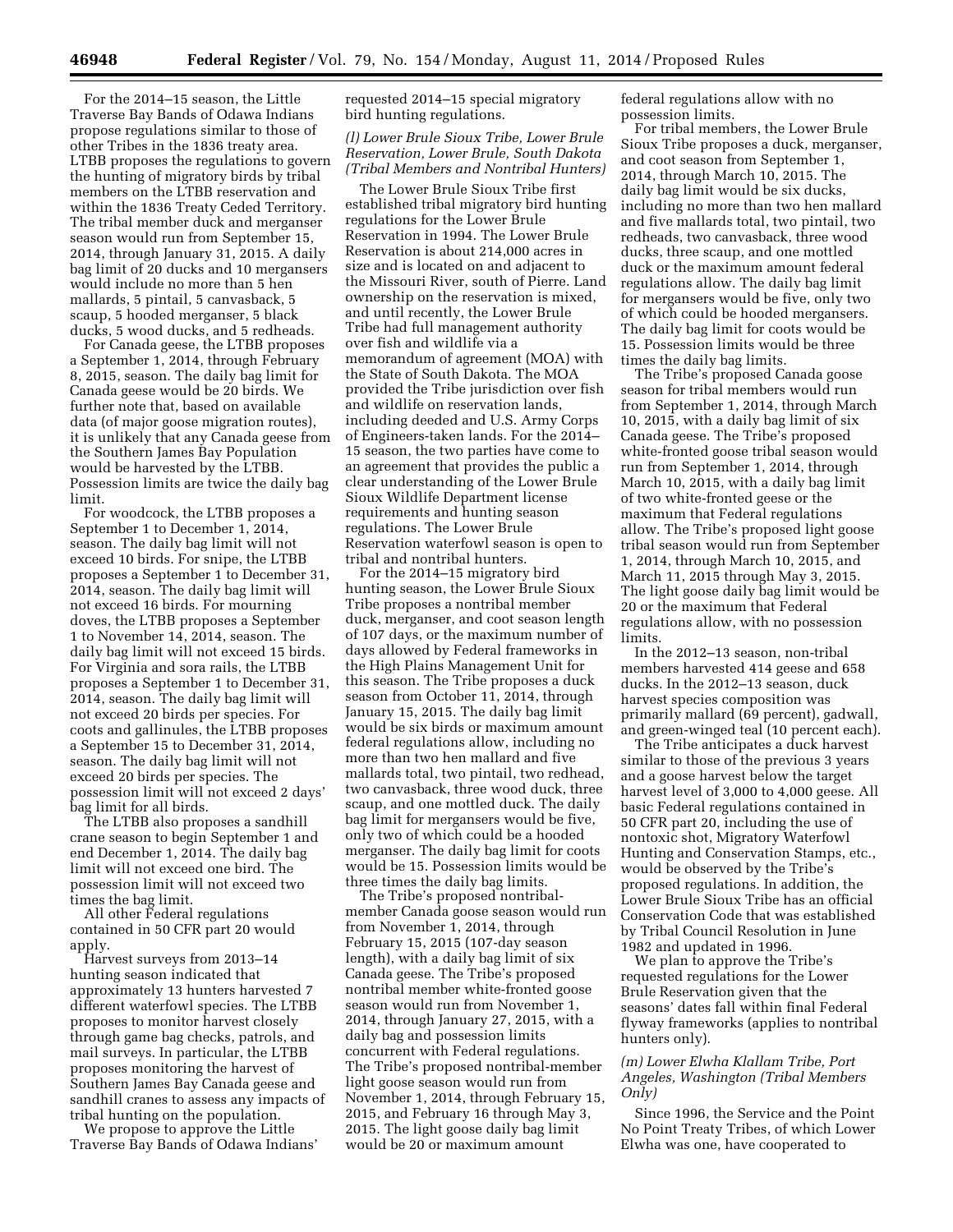establish special regulations for migratory bird hunting. The Tribes are now acting independently, and the Lower Elwha Klallam Tribe would like to establish migratory bird hunting regulations for tribal members for the 2014–15 season. The Tribe has a reservation on the Olympic Peninsula in Washington State and is a successor to the signatories of the Treaty of Point No Point of 1855.

For the 2014–15 season, the Lower Elway Klallam Tribe requests special migratory bird hunting regulations for ducks (including mergansers), geese, coots, band-tailed pigeons, snipe, and mourning doves. The Lower Elwha Klallam Tribe requests a duck and coot season from September 13, 2014, to January 4, 2015. The daily bag limit will be seven ducks, including no more than two hen mallards, one pintail, one canvasback, and two redheads. The daily bag and possession limit on harlequin duck will be one per season. The coot daily bag limit will be 25. The possession limit will be twice the daily bag limit, except as noted above.

For geese, the Tribe requests a season from September 13, 2014, to January 4, 2015. The daily bag limit will be four, including no more than three light geese. The season on Aleutian Canada geese will be closed.

For brant, the Tribe proposes to close the season.

For mourning doves, band-tailed pigeon, and snipe, the Tribe requests a season from September 1, 2014, to January 11, 2015, with a daily bag limit of 10, 2, and 8, respectively. The possession limit will be twice the daily bag limit.

All Tribal hunters authorized to hunt migratory birds are required to obtain a tribal hunting permit from the Lower Elwha Klallam Tribe pursuant to tribal law. Hunting hours would be from onehalf hour before sunrise to sunset. Only steel, tungsten-iron, tungsten-polymer, tungsten-matrix, and tin shot are allowed for hunting waterfowl. It is unlawful to use or possess lead shot while hunting waterfowl.

The Tribe typically anticipates harvest to be fewer than 10 birds. Tribal reservation police and Tribal fisheries enforcement officers have the authority to enforce these migratory bird hunting regulations.

The Service proposes to approve the request for special migratory bird hunting regulations for the Lower Elwha Klallam Tribe.

# *(n) Makah Indian Tribe, Neah Bay, Washington (Tribal Members Only)*

The Makah Indian Tribe and the Service have been cooperating to

establish special regulations for migratory game birds on the Makah Reservation and traditional hunting land off the Makah Reservation since the 2001–02 hunting season. Lands off the Makah Reservation are those contained within the boundaries of the State of Washington Game Management Units 601–603.

The Makah Indian Tribe proposes a duck and coot hunting season from September 27, 2014, to January 25, 2015. The daily bag limit is seven ducks, including no more than five mallards (only two hen mallard), one canvasback, one pintail, three scaup, and one redhead. The daily bag limit for coots is 25. The Tribe has a year-round closure on wood ducks and harlequin ducks. Shooting hours for all species of waterfowl are one-half hour before sunrise to sunset.

For geese, the Tribe proposes that the season open on September 27, 2014, and close January 25, 2015. The daily bag limit for geese is four and one brant. The Tribe notes that there is a year-round closure on Aleutian and dusky Canada geese.

For band-tailed pigeons, the Tribe proposes that the season open September 13, 2014, and close October 26, 2014. The daily bag limit for bandtailed pigeons is two.

The Tribe anticipates that harvest under this regulation will be relatively low since there are no known dedicated waterfowl hunters and any harvest of waterfowl or band-tailed pigeons is usually incidental to hunting for other species, such as deer, elk, and bear. The Tribe expects fewer than 50 ducks and 10 geese to be harvested during the 2014–15 migratory bird hunting season.

All other Federal regulations contained in 50 CFR part 20 would apply. The following restrictions are also usually proposed by the Tribe:

(1) As per Makah Ordinance 44, only shotguns may be used to hunt any species of waterfowl. Additionally, shotguns must not be discharged within 0.25 miles of an occupied area.

(2) Hunters must be eligible, enrolled Makah tribal members and must carry their Indian Treaty Fishing and Hunting Identification Card while hunting. No tags or permits are required to hunt waterfowl.

(3) The Cape Flattery area is open to waterfowl hunting, except in designated wilderness areas, or within 1 mile of Cape Flattery Trail, or in any area that is closed to hunting by another ordinance or regulation.

(4) The use of live decoys and/or baiting to pursue any species of waterfowl is prohibited.

(5) Steel or bismuth shot only for waterfowl is allowed; the use of lead shot is prohibited.

(6) The use of dogs is permitted to hunt waterfowl.

The Service proposes to approve the Makah Indian Tribe's requested 2014– 15 special migratory bird hunting regulations.

#### *(o) Navajo Nation, Navajo Indian Reservation, Window Rock, Arizona (Tribal Members and Nontribal Hunters)*

Since 1985, we have established uniform migratory bird hunting regulations for tribal members and nonmembers on the Navajo Indian Reservation (in parts of Arizona, New Mexico, and Utah). The Navajo Nation owns almost all lands on the reservation and has full wildlife management authority.

For the 2014–15 season, the Tribe requests the earliest opening dates and longest duck, mergansers, Canada geese and coots seasons, and the same daily bag and possession limits allowed to Pacific Flyway States under final Federal frameworks for tribal and nontribal members.

For both mourning dove and bandtailed pigeons, the Navajo Nation proposes seasons of September 1 through September 30, 2014, with daily bag limits of 10 and 5, respectively. Possession limits would be twice the daily bag limits.

The Nation requires tribal members and nonmembers to comply with all basic Federal migratory bird hunting regulations in 50 CFR part 20 pertaining to shooting hours and manner of taking. In addition, each waterfowl hunter 16 years of age or over must carry on his/ her person a valid Migratory Bird Hunting and Conservation Stamp (Duck Stamp), which must be signed in ink across the face. Special regulations established by the Navajo Nation also apply on the reservation.

The Tribe anticipates a total harvest of fewer than 500 mourning doves; fewer than 10 band-tailed pigeons; fewer than 1,000 ducks, coots, and mergansers; and fewer than 1,000 Canada geese for the 2014–15 season. The Tribe measures harvest by mail survey forms. Through the established Navajo Nation Code, titles 17 and 18, and 23 U.S.C. 1165, the Tribe will take action to close the season, reduce bag limits, or take other appropriate actions if the harvest is detrimental to the migratory bird resource.

We propose to approve those the Navajo Nation's 2014–15 special migratory bird hunting regulations.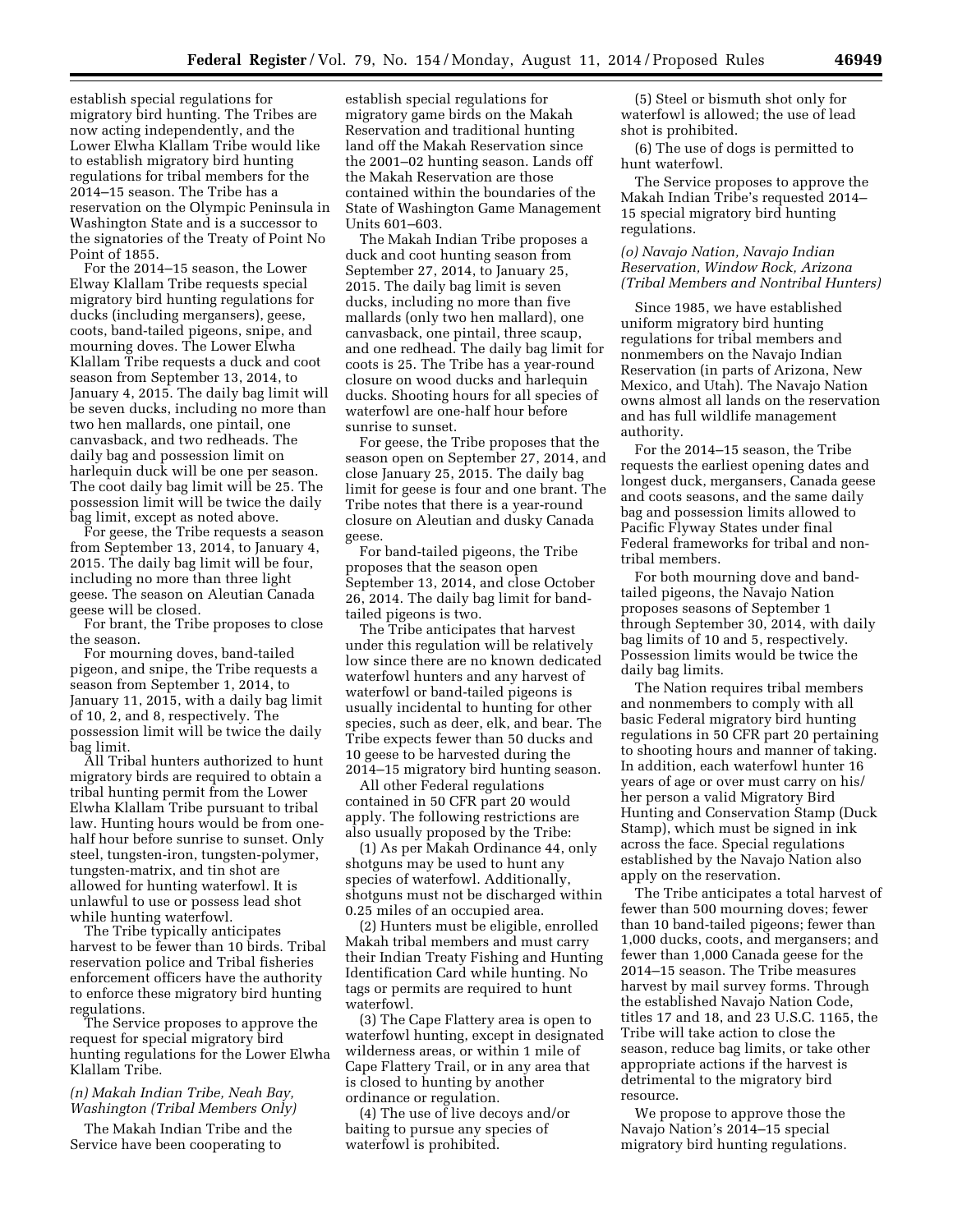# *(p) Oneida Tribe of Indians of Wisconsin, Oneida, Wisconsin (Tribal Members Only)*

Since 1991–92, the Oneida Tribe of Indians of Wisconsin and the Service have cooperated to establish uniform regulations for migratory bird hunting by tribal and nontribal hunters within the original Oneida Reservation boundaries. Since 1985, the Oneida Tribe's Conservation Department has enforced the Tribe's hunting regulations within those original reservation limits. The Oneida Tribe also has a good working relationship with the State of Wisconsin and the majority of the seasons and limits are the same for the Tribe and Wisconsin.

In a May 30, 2014, letter, the Tribe proposes special migratory bird hunting regulations. For ducks, the Tribe describes the general outside dates as being September 20 through December 7, 2014, with a closed segment of November 22 to 30, 2014. The Tribe proposes a daily bag limit of six birds, which could include no more than six mallards (three hen mallards), six wood duck, one redhead, two pintail, and one hooded merganser.

For geese, the Tribe requests a season between September 1 and December 31, 2014, with a daily bag limit of five Canada geese. The Tribe will close the season November 22 to 30, 2014. If a quota of 500 geese is attained before the season concludes, the Tribe will recommend closing the season early.

For woodcock, the Tribe proposes a season between September 6 and November 2, 2014, with a daily bag and possession limit of two and four, respectively.

For mourning dove, the Tribe proposes a season between September 6 and November 2, 2014, with a daily bag and possession limit of 10 and 20, respectively.

The Tribe proposes shooting hours be one-half hour before sunrise to one-half hour after sunset. Nontribal hunters hunting on the Reservation or on lands under the jurisdiction of the Tribe must comply with all State of Wisconsin regulations, including shooting hours of one-half hour before sunrise to sunset, season dates, and daily bag limits. Tribal members and nontribal hunters hunting on the Reservation or on lands under the jurisdiction of the Tribe must observe all basic Federal migratory bird hunting regulations found in 50 CFR part 20, with the following exceptions: Oneida members would be exempt from the purchase of the Migratory Waterfowl Hunting and Conservation Stamp (Duck Stamp); and shotgun capacity is not limited to three shells.

The Service proposes to approve the request for 2014–15 special migratory bird hunting regulations for the Oneida Tribe of Indians of Wisconsin.

# *(q) Point No Point Treaty Council Tribes, Kingston, Washington (Tribal Members Only)*

We are establishing uniform migratory bird hunting regulations for tribal members on behalf of the Point No Point Treaty Council Tribes, consisting of the Port Gamble S'Klallam and Jamestown S'Klallam Tribes. The two tribes have reservations and ceded areas in northwestern Washington State and are the successors to the signatories of the Treaty of Point No Point of 1855. These proposed regulations will apply to tribal members both on and off reservations within the Point No Point Treaty Areas; however, the Port Gamble S'Klallam and Jamestown S'Klallam Tribal season dates differ only where indicated below.

For the 2014–15 season, the Point No Point Treaty Council requests special migratory bird hunting regulations for the 2014–15 hunting season for both the Jamestown S'Klallam and Port Gamble S'Klallam Tribes. For ducks and coots hunting season, the Jamestown S'Klallam Tribe season would open September 13, 2014, and close February 1, 2015. The Port Gamble S'Klallam Tribes season would open from September 2, 2014, to January 31, 2015. The daily bag limit would be seven ducks, including no more than two hen mallards, one canvasback, one pintail, two redhead, and four scoters. The daily bag limit for coots would be 25. The daily bag limit and possession limit on harlequin ducks would be one per season. The daily possession limits are double the daily bag limits except where noted.

For geese, the Point No Point Treaty Council proposes the season open on September 9, 2014, and close March 10, 2015, for the Jamestown S'Klallam Tribe, and open on September 14, 2014, and close March 9, 2015, for the Port Gamble S'Klallam Tribe. The daily bag limit for geese would be four, not to include more than three light geese. The Council notes that there is a year-round closure on dusky Canada geese. For brant, the Council proposes the season open on November 9, 2014, and close January 31, 2015, for the Port Gamble S'Klallam Tribe, and open on January 10 and close January 25, 2015, for the Jamestown S'Klallam Tribe. The daily bag limit for brant would be two.

For band-tailed pigeons, the Port Gamble S'Klallam Tribe season would open September 2, 2014, and close March 9, 2015. The Jamestown S'Klallam Tribe season would open

September 13, 2014, and close January 18, 2015. The daily bag limit for bandtailed pigeons would be two. For snipe, the Port Gamble S'Klallam Tribe season would open September 2, 2014, and close March 9, 2015. The Jamestown S'Klallam Tribe season would open September 13, 2014, and close March 10, 2015. The daily bag limit for snipe would be eight. For mourning dove, the Port Gamble S'Klallam Tribe season would open September 2, 2014, and close January 31, 2015. The Jamestown S'Klallam Tribe would open September 13, 2014, and close January 18, 2015. The daily bag limit for mourning dove would be 10.

The Tribe anticipates a total harvest of fewer than 200 birds for the 2014–15 season. The tribal fish and wildlife enforcement officers have the authority to enforce these tribal regulations.

We propose to approve the Point No Point Treaty Council Tribe's requested 2014–15 special migratory bird seasons.

# *(r) Saginaw Tribe of Chippewa Indians, Mt. Pleasant, Michigan (Tribal Members Only)*

The Saginaw Tribe of Chippewa Indians is a federally recognized, selfgoverning Indian Tribe, located on the Isabella Reservation lands bound by Saginaw Bay in Isabella and Arenac Counties, Michigan.

In a May 15, 2014, letter, the Tribe proposes special migratory bird hunting regulations. For ducks, mergansers, and common snipe, the Tribe proposes outside dates as September 1, 2014, through January 31, 2015. The Tribe proposes a daily bag limit of 20 ducks, which could include no more than five each of the following: hen mallards; wood duck; black duck; pintail; red head; scaup; and canvasback. The merganser daily bag limit is 10 with no more than 5 hooded mergansers and 16 for common snipe.

For geese, coot, gallinule, sora, and Virginia rail, the Tribe requests a season from September 1, 2014, to January 31, 2015. The daily bag limit for geese is 20, in the aggregate. The daily bag limit for coot, gallinule, sora, and Virginia rail is 20 in the aggregate.

For woodcock and mourning dove, the Tribe proposes a season between September 1, 2014, and January 31, 2015, with daily bag limits of 10 and 25, respectively.

For sandhill crane, the Tribe proposes a season between September 1, 2014, and January 31, 2015, with a daily bag limit of one.

All Saginaw Tribe members exercising hunting treaty rights are required to comply with Tribal Ordinance 11. Hunting hours would be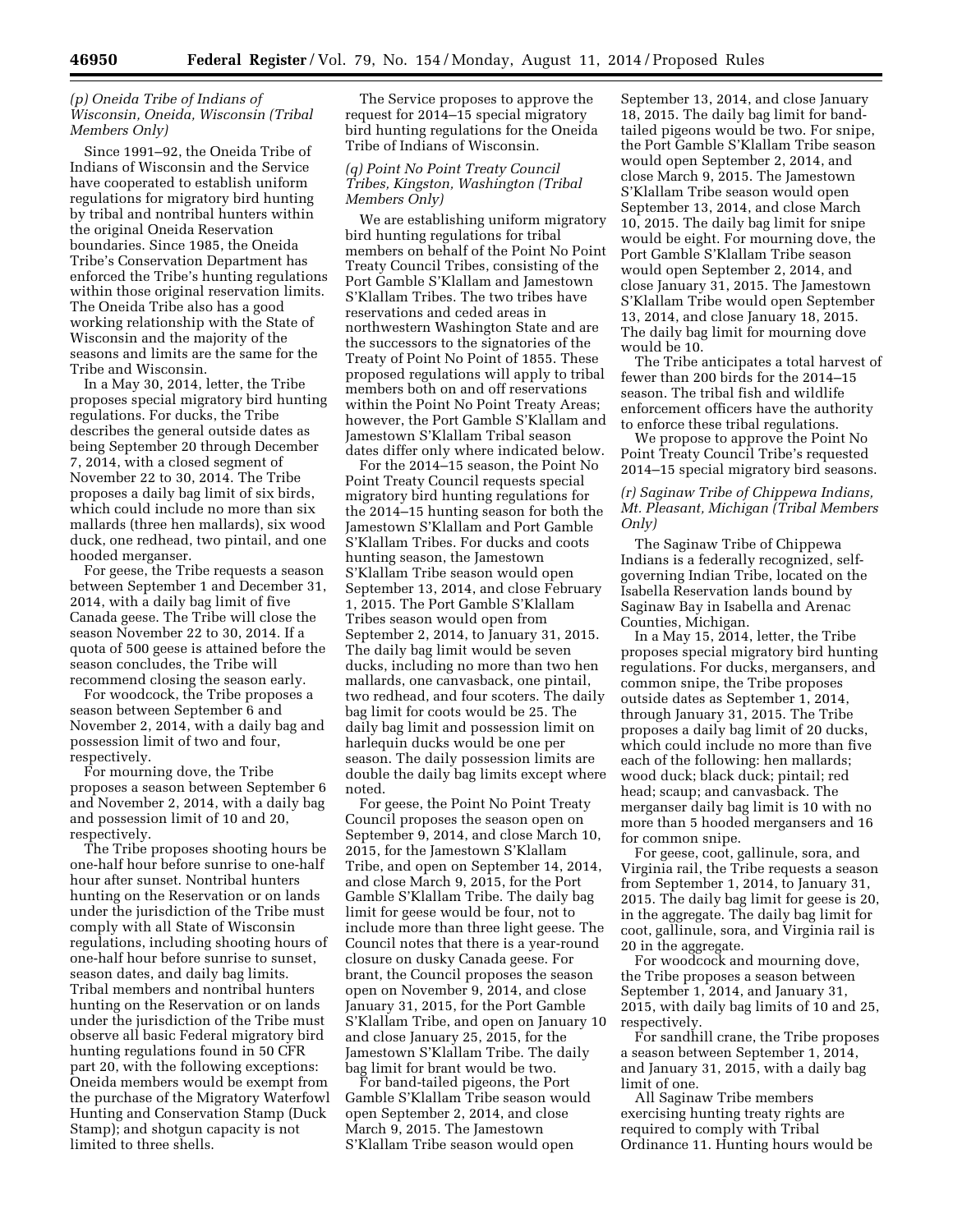from one-half hour before sunrise to one-half hour after sunset. All other regulations in 50 CFR part 20 apply including the use of only nontoxic shot for hunting waterfowl.

The Service proposes to approve the request for 2014–15 special migratory bird hunting regulations for the Saginaw Tribe of Chippewa Indians.

#### *(s) Sault Ste. Marie Tribe of Chippewa Indians, Sault Ste. Marie, Michigan (Tribal Members Only)*

The Sault Ste. Marie Tribe of Chippewa Indians is a federally recognized, self-governing Indian Tribe, distributed throughout the eastern Upper Peninsula and northern Lower Peninsula of Michigan. The Tribe has retained the right to hunt, fish, trap, and gather on the lands ceded in the Treaty of Washington (1836).

In a May 27, 2014, letter, the Tribe proposes special migratory bird hunting regulations. For ducks, mergansers, and common snipe, the Tribe proposes outside dates as September 15 through December 31, 2014. The Tribe proposes a daily bag limit of 20 ducks, which could include no more than 10 mallards (5 hen mallards), 5 wood duck, 5 black duck, and 5 canvasback. The merganser daily bag limit is 10 in the aggregate and 16 for common snipe.

For geese, coot, gallinule, sora, and Virginia rail, the Tribe requests a season from September 1 to December 31, 2014. The daily bag limit for geese is 20, in the aggregate. The daily bag limit for coot, gallinule, sora, and Virginia rail is 20 in the aggregate.

For woodcock, the Tribe proposes a season between September 2 and December 1, 2014, with a daily bag and possession limit of 10 and 20, respectively.

For mourning dove, the Tribe proposes a season between September 1 and November 14, 2014, with a daily bag and possession limit of 10 and 20, respectively.

In 2013, the total estimated waterfowl hunters was 261. All Sault Ste. Marie Tribe members exercising hunting treaty rights within the 1836 Ceded Territory are required to submit annual harvest reports including date of harvest, number and species harvested, and location of harvest. Hunting hours would be from one-half hour before sunrise to one-half hour after sunset. All other regulations in 50 CFR part 20 apply including the use of only nontoxic shot for hunting waterfowl.

The Service proposes to approve the request for 2014–15 special migratory bird hunting regulations for the Sault Ste. Marie Tribe of Chippewa Indians.

# *(t) Shoshone-Bannock Tribes, Fort Hall Indian Reservation, Fort Hall, Idaho (Nontribal Hunters)*

Almost all of the Fort Hall Indian Reservation is tribally owned. The Tribes claim full wildlife management authority throughout the reservation, but the Idaho Fish and Game Department has disputed tribal jurisdiction, especially for hunting by nontribal members on reservation lands owned by non-Indians. As a compromise, since 1985, we have established the same waterfowl hunting regulations on the reservation and in a surrounding off-reservation State zone. The regulations were requested by the Tribes and provided for different season dates than in the remainder of the State. We agreed to the season dates because they would provide additional protection to mallards and pintails. The State of Idaho concurred with the zoning arrangement. We have no objection to the State's use of this zone again in the 2014–15 hunting season, provided the duck and goose hunting season dates are the same as on the reservation.

In a proposal for the 2014–15 hunting season, the Shoshone-Bannock Tribes request a continuous duck (including mergansers) season, with the maximum number of days and the same daily bag and possession limits permitted for Pacific Flyway States under the final Federal frameworks. The Tribes propose a duck and coot season with, if the same number of hunting days is permitted as last year, an opening date of October 4, 2014, and a closing date of January 18, 2015. The Tribes anticipate harvest will be about 7,000 ducks.

The Tribes also request a continuous goose season with the maximum number of days and the same daily bag and possession limits permitted in Idaho under Federal frameworks. The Tribes propose that, if the same number of hunting days is permitted as in previous years, the season would have an opening date of October 4, 2014, and a closing date of January 18, 2015. The Tribes anticipate harvest will be about 5,000 geese.

The Tribes request a common snipe season with the maximum number of days and the same daily bag and possession limits permitted in Idaho under Federal frameworks. The Tribes propose that, if the same number of hunting days is permitted as in previous years, the season would have an opening date of October 4, 2014, and a closing date of January 18, 2015.

Nontribal hunters must comply with all basic Federal migratory bird hunting regulations in 50 CFR part 20 pertaining to shooting hours, use of steel shot, and manner of taking. Special regulations established by the Shoshone-Bannock Tribes also apply on the reservation.

We note that the requested regulations are nearly identical to those of last year, and we propose to approve them for the 2014–15 hunting season given that the seasons' dates fall within the final Federal flyway frameworks (applies to nontribal hunters only).

#### *(u) Skokomish Tribe, Shelton, Washington (Tribal Members Only)*

Since 1996, the Service and the Point No Point Treaty Tribes, of which the Skokomish Tribe was one, have cooperated to establish special regulations for migratory bird hunting. The Tribes have been acting independently since 2005, and the Skokomish Tribe would like to establish migratory bird hunting regulations for tribal members for the 2014–15 season. The Tribe has a reservation on the Olympic Peninsula in Washington State and is a successor to the signatories of the Treaty of Point No Point of 1855.

We have not yet received a proposal from the Skokomish Tribe at this time. The Skokomish Tribe usually requests a duck and coot season from September 16, 2014, to February 28, 2015. The daily bag limit is seven ducks, including no more than two hen mallards, one pintail, one canvasback, and two redheads. The daily bag and possession limit on harlequin duck is one per season. The coot daily bag limit is 25. The possession limit is twice the daily bag limit, except as noted above.

For geese, the Tribe usually requests a season from September 16, 2014, to February 28, 2015. The daily bag limit is four, including no more than three light geese. The season on Aleutian Canada geese is usually closed. For brant, the Tribe usually proposes a season from November 1, 2014, to February 15, 2015, with a daily bag limit of two. The possession limit is twice the daily bag limit.

For mourning doves, band-tailed pigeon, and snipe, the Tribe usually requests a season from September 16, 2014, to February 28, 2015, with a daily bag limit of 10, 2, and 8, respectively. The possession limit is twice the daily bag limit.

All Tribal hunters authorized to hunt migratory birds are required to obtain a tribal hunting permit from the Skokomish Tribe pursuant to tribal law. Hunting hours would be from one-half hour before sunrise to sunset. Only steel, tungsten-iron, tungsten-polymer, tungsten-matrix, and tin shot are allowed for hunting waterfowl. It is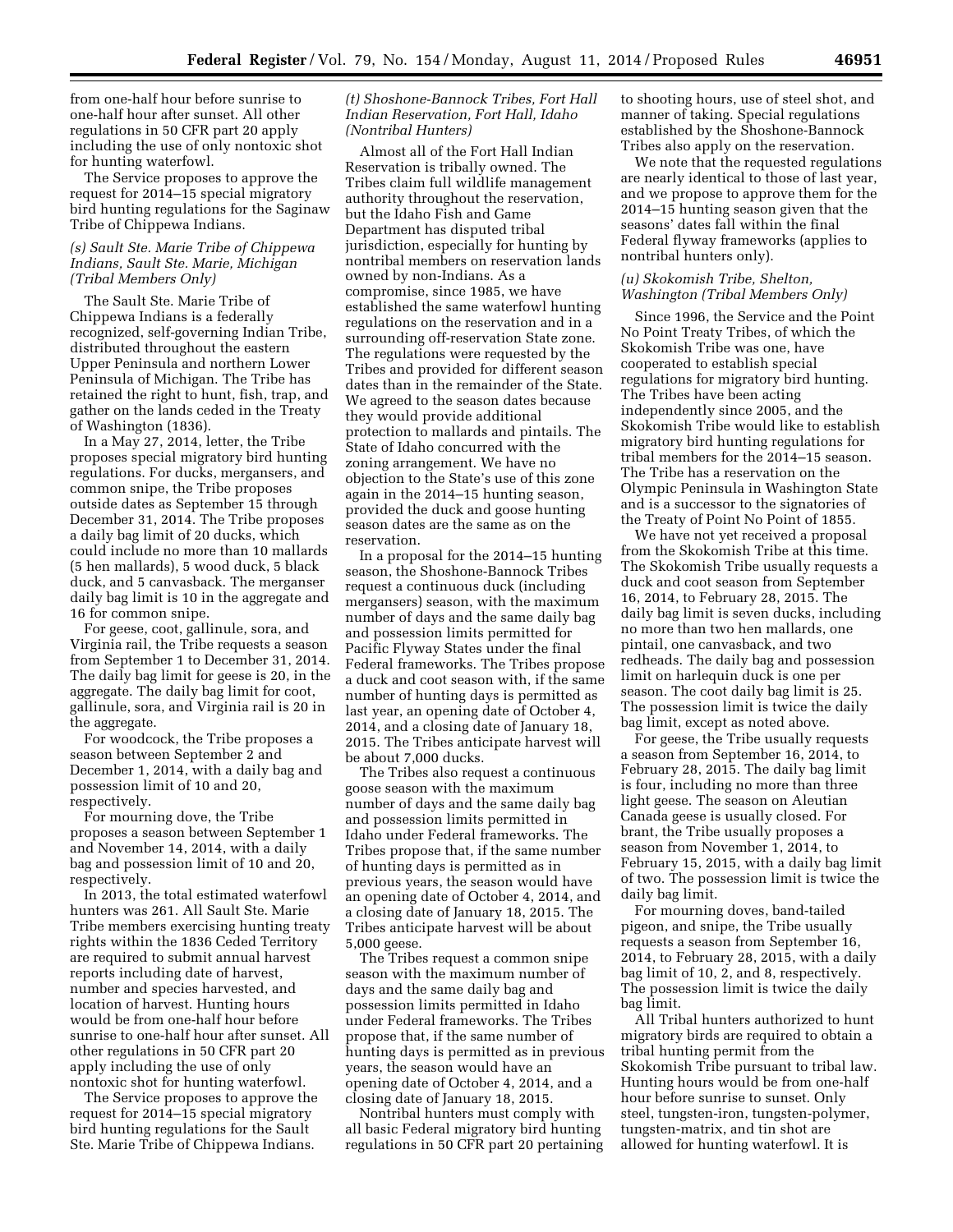unlawful to use or possess lead shot while hunting waterfowl.

The Tribe anticipates harvest to be fewer than 150 birds. The Skokomish Public Safety Office enforcement officers have the authority to enforce these migratory bird hunting regulations.

If we receive a proposal that matches the Tribe's usual request, we propose to approve the Skokomish Tribe's 2014–15 migratory bird hunting season.

# *(v) Spokane Tribe of Indians, Spokane Indian Reservation, Wellpinit, Washington (Tribal Members Only)*

The Spokane Tribe of Indians wishes to establish waterfowl seasons on their reservation for its membership to access as an additional resource. An established waterfowl season on the reservation will allow access to a resource for members to continue practicing a subsistence lifestyle.

The Spokane Indian Reservation is located in northeastern Washington State. The reservation comprises approximately 157,000 acres. The boundaries of the Reservation are the Columbia River to the west, the Spokane River to the south (now Lake Roosevelt), Tshimikn Creek to the east, and the 48th Parallel as the north boundary. Tribal membership comprises approximately 2,300 enrolled Spokane Tribal Members.

These proposed regulations would allow Tribal Members, spouses of Spokane Tribal Members, and firstgeneration descendants of a Spokane Tribal Member with a tribal permit and Federal Waterfowl stamp an opportunity to utilize the reservation and ceded lands for waterfowl hunting. These regulations would also benefit tribal membership through access to this resource throughout Spokane Tribal ceded lands in eastern Washington. By Spokane Tribal Referendum, spouses of Spokane Tribal Members and children of Spokane Tribal Members not enrolled are allowed to harvest game animals within the Spokane Indian Reservation with the issuance of hunting permits.

For the 2014–15 season, the Tribe requests to establish duck seasons that would run from September 2, 2014, through January 31, 2015. The tribe is requesting the daily bag limit for ducks to be consistent with final Federal frameworks. The possession limit is twice the daily bag limit.

The Tribe proposes a season on geese starting September 2, 2014, and ending on January 31, 2015. The tribe is requesting the daily bag limit for geese to be consistent with final Federal frameworks. The possession limit is twice the daily bag limit.

Based on the quantity of requests the Spokane Tribe of Indians has received, the tribe anticipates harvest levels for the 2014–15 season for both ducks and geese to be fewer than 100 total birds with goose harvest at fewer than 50. Hunter success will be monitored through mandatory harvest reports returned within 30 days of the season closure.

We propose to approve the Spokane Tribe's requested 2014–15 special migratory bird hunting regulations.

# *(w) Squaxin Island Tribe, Squaxin Island Reservation, Shelton, Washington (Tribal Members Only)*

The Squaxin Island Tribe of Washington and the Service have cooperated since 1995, to establish special tribal migratory bird hunting regulations. These special regulations apply to tribal members on the Squaxin Island Reservation, located in western Washington near Olympia, and all lands within the traditional hunting grounds of the Squaxin Island Tribe.

For the 2014–15 season, the Tribe requests to establish duck and coot seasons that would run from September 1, 2014, through January 15, 2015. The daily bag limit for ducks would be five per day and could include only one canvasback. The season on harlequin ducks is closed. For coots, the daily bag limit is 25. For snipe, the Tribe proposes that the season start on September 15, 2014, and end on January 15, 2015. The daily bag limit for snipe would be eight. For band-tailed pigeon, the Tribe proposes that the season start on September 1, 2014, and end on December 31, 2014. The daily bag limit would be five. The possession limit would be twice the daily bag limit.

The Tribe proposes a season on geese starting September 15, 2014, and ending on January 15, 2015. The daily bag limit for geese would be four, including no more than two snow geese. The season on Aleutian and cackling Canada geese would be closed. For brant, the Tribe proposes that the season start on September 1, 2014, and end on December 31, 2014. The daily bag limit for brant would be two. The possession limit would be twice the daily bag limit.

We propose to approve the Tribe's 2014–15 special migratory bird hunting regulations.

#### *(x) Stillaguamish Tribe of Indians, Arlington, Washington (Tribal Members Only)*

The Stillaguamish Tribe of Indians and the Service have cooperated to establish special regulations for migratory game birds since 2001. For the 2014–15 season, the Tribe requests regulations to hunt all open and unclaimed lands under the Treaty of Point Elliott of January 22, 1855, including their main hunting grounds around Camano Island, Skagit Flats, and Port Susan to the border of the Tulalip Tribes Reservation. Ceded lands are located in Whatcom, Skagit, Snohomish, and Kings Counties, and a portion of Pierce County, Washington. The Stillaguamish Tribe of Indians is a federally recognized Tribe and reserves the Treaty Right to hunt (*U.S.* v. *Washington*).

We have yet to hear from the Stillaguamish Tribe of Indians; however the Tribe usually proposes their duck (including mergansers) and goose seasons run from October 1, 2014, to February 15, 2015. The daily bag limit on ducks (including sea ducks and mergansers) is 10. For geese, the daily bag limit is six. Possession limits are totals of these two daily bag limits.

The Tribe usually proposes that coot, brant, and snipe seasons run from October 1, 2014, to January 31, 2015. The daily bag limit for coot is 25. The daily bag limit on brant is three. The daily bag limit for snipe is 10. Possession limits are twice the daily bag limit.

The Tribe usually proposes that bandtailed pigeon and dove seasons run from September 1, 2014, to October 31, 2014. The daily bag limit for band-tailed pigeon is four. The daily bag limit on dove is 10. Possession limits are twice the daily bag limit.

Harvest is regulated by a punch card system. Tribal members hunting on lands under this proposal will observe all basic Federal migratory bird hunting regulations found in 50 CFR part 20, which will be enforced by the Stillaguamish Tribal law enforcement. Tribal members are required to use steel shot or a nontoxic shot as required by Federal regulations.

The Tribe usually anticipates a total harvest of 200 ducks, 100 geese, 50 mergansers, 100 coots, and 100 snipe. Anticipated harvest needs include subsistence and ceremonial needs. Certain species may be closed to hunting for conservation purposes, and consideration for the needs of certain species will be addressed.

The Service proposes to approve the Stillaguamish Tribe's request for 2014– 15 special migratory bird hunting regulations upon receipt of the proposal.

# *(y) Swinomish Indian Tribal Community, LaConner, Washington (Tribal Members Only)*

In 1996, the Service and the Swinomish Indian Tribal Community began cooperating to establish special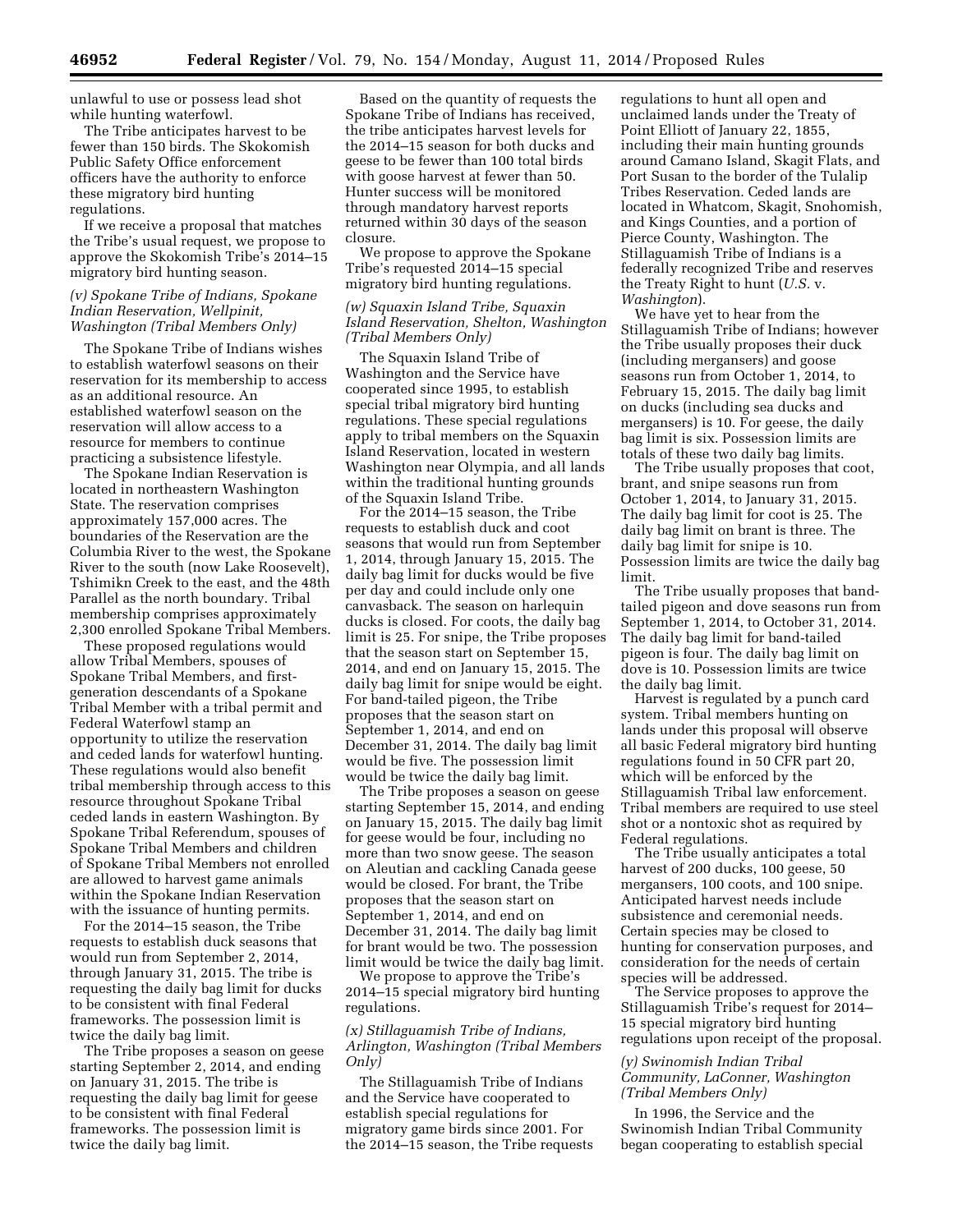regulations for migratory bird hunting. The Swinomish Indian Tribal Community is a federally recognized Indian Tribe consisting of the Swinomish, Lower Skagit, Samish, and Kikialous. The Swinomish Reservation was established by the Treaty of Point Elliott of January 22, 1855, and lies in the Puget Sound area north of Seattle, Washington.

We have not yet heard from the Swinomish Indian Tribal Community. For the 2014–15 season, the Tribal Community usually requests to establish a migratory bird hunting season on all areas that are open and unclaimed and consistent with the meaning of the treaty. The Tribal Community usually requests to establish duck, merganser, Canada goose, brant, and coot seasons opening on the earliest possible date allowed by the final Federal frameworks for the Pacific Flyway and closing 30 days after the State of Washington closes its season. On reservation, the Tribal Community usually requests to establish duck, merganser, Canada goose, brant, and coot seasons opening on the earliest possible date allowed by the final Federal frameworks for the Pacific Flyway and closing March 9, 2015. The Swinomish Indian Tribal Community usually requests an additional three birds of each species over the numbers allowed by the State for daily bag and possession limits.

The Community usually anticipates that the regulations will result in the harvest of approximately 600 ducks and 200 geese. The Swinomish utilize a report card and permit system to monitor harvest and will implement steps to limit harvest where conservation is needed. All tribal regulations will be enforced by tribal fish and game officers.

If we receive a proposal that matches the Tribe's usual request, we propose to approve those 2014–15 special migratory bird hunting regulations.

# *(z) The Tulalip Tribes of Washington, Tulalip Indian Reservation, Marysville, Washington (Tribal Members Only)*

The Tulalip Tribes are the successors in interest to the Tribes and bands signatory to the Treaty of Point Elliott of January 22, 1855. The Tulalip Tribes' government is located on the Tulalip Indian Reservation just north of the City of Everett in Snohomish County, Washington. The Tribes or individual tribal members own all of the land on the reservation, and they have full wildlife management authority. All lands within the boundaries of the Tulalip Tribes Reservation are closed to nonmember hunting unless opened by Tulalip Tribal regulations.

The Tribe proposes tribal hunting regulations for the 2014–15 season. Migratory waterfowl hunting by Tulalip Tribal members is authorized by Tulalip Tribal Ordinance No. 67. For ducks, mergansers, coot, and snipe, the proposed season for tribal members is from September 3, 2014, through February 28, 2015. Daily bag and possession limits would be 7 and 14 ducks, respectively, except that for bluewinged teal, canvasback, harlequin, pintail, and wood duck, the bag and possession limits would be the same as those established in accordance with final Federal frameworks. For coot, daily bag and possession limits are 25 and 50, respectively, and for snipe 8 and 16, respectively. Ceremonial hunting may be authorized by the Department of Natural Resources at any time upon application of a qualified tribal member. Such a hunt must have a bag limit designed to limit harvest only to those birds necessary to provide for the ceremony.

For geese, tribal members propose a season from September 3, 2014, through February 28, 2015. The goose daily bag and possession limits would be 7 and 14, respectively, except that the bag limits for brant, cackling Canada geese, and dusky Canada geese would be those established in accordance with final Federal frameworks.

All hunters on Tulalip Tribal lands are required to adhere to shooting hour regulations set at one-half hour before sunrise to sunset, special tribal permit requirements, and a number of other tribal regulations enforced by the Tribe. Each nontribal hunter 16 years of age and older hunting pursuant to Tulalip Tribes' Ordinance No. 67 must possess a valid Federal Migratory Bird Hunting and Conservation Stamp and a valid State of Washington Migratory Waterfowl Stamp. Each hunter must validate stamps by signing across the face.

Although the season length requested by the Tulalip Tribes appears to be quite liberal, harvest information indicates a total take by tribal and nontribal hunters of fewer than 1,000 ducks and 500 geese annually.

We propose to approve the Tulalip Tribe's request for 2014–15 special migratory bird hunting regulations.

# *(aa) Upper Skagit Indian Tribe, Sedro Woolley, Washington (Tribal Members Only)*

The Upper Skagit Indian Tribe and the Service have cooperated to establish special regulations for migratory game birds since 2001. The Tribe has jurisdiction over lands within Skagit, Island, and Whatcom Counties,

Washington. The Tribe issues tribal hunters a harvest report card that will be shared with the State of Washington.

For the 2014–15 season, the Tribe requests a duck season starting October 1, 2014, and ending February 28, 2015. The Tribe proposes a daily bag limit of 15 with a possession limit of 20. The Tribe requests a coot season starting October 1, 2014, and ending February 15, 2015. The coot daily bag limit is 20 with a possession limit of 30.

The Tribe proposes a goose season from October 1, 2014, to February 28, 2015, with a daily bag limit of 7 geese and a possession limit of 10. For brant, the Tribe proposes a season from November 1 to November 10, 2014, with a daily bag and possession limit of 2.

The Tribe proposes a mourning dove season between September 1 and December 31, 2014, with a daily bag limit of 12 and possession limit of 15.

The anticipated migratory bird harvest under this proposal would be 100 ducks, 5 geese, 2 brant, and 10 coots. Tribal members must have the tribal identification and tribal harvest report card on their person to hunt. Tribal members hunting on the Reservation will observe all basic Federal migratory bird hunting regulations found in 50 CFR part 20, except shooting hours would be 15 minutes before official sunrise to 15 minutes after official sunset.

We propose to approve the Tribe's 2014–15 special migratory bird hunting regulations.

#### *(bb) Wampanoag Tribe of Gay Head, Aquinnah, Massachusetts (Tribal Members Only)*

The Wampanoag Tribe of Gay Head is a federally recognized Tribe located on the island of Martha's Vineyard in Massachusetts. The Tribe has approximately 560 acres of land, which it manages for wildlife through its natural resources department. The Tribe also enforces its own wildlife laws and regulations through the natural resources department.

For the 2014–15 season, we have not yet heard from the Tribe. The Tribe usually proposes a duck season of October 14, 2014, through February 22, 2015. The Tribe usually proposes a daily bag limit of eight birds, which could include no more than four hen mallards, four mottled ducks, one fulvous whistling duck, four mergansers, three scaup, two hooded mergansers, three wood ducks, one canvasback, two redheads, two pintail, and four of all other species not listed. The season for harlequin ducks is usually closed. The Tribe usually proposes a teal (green-winged and blue)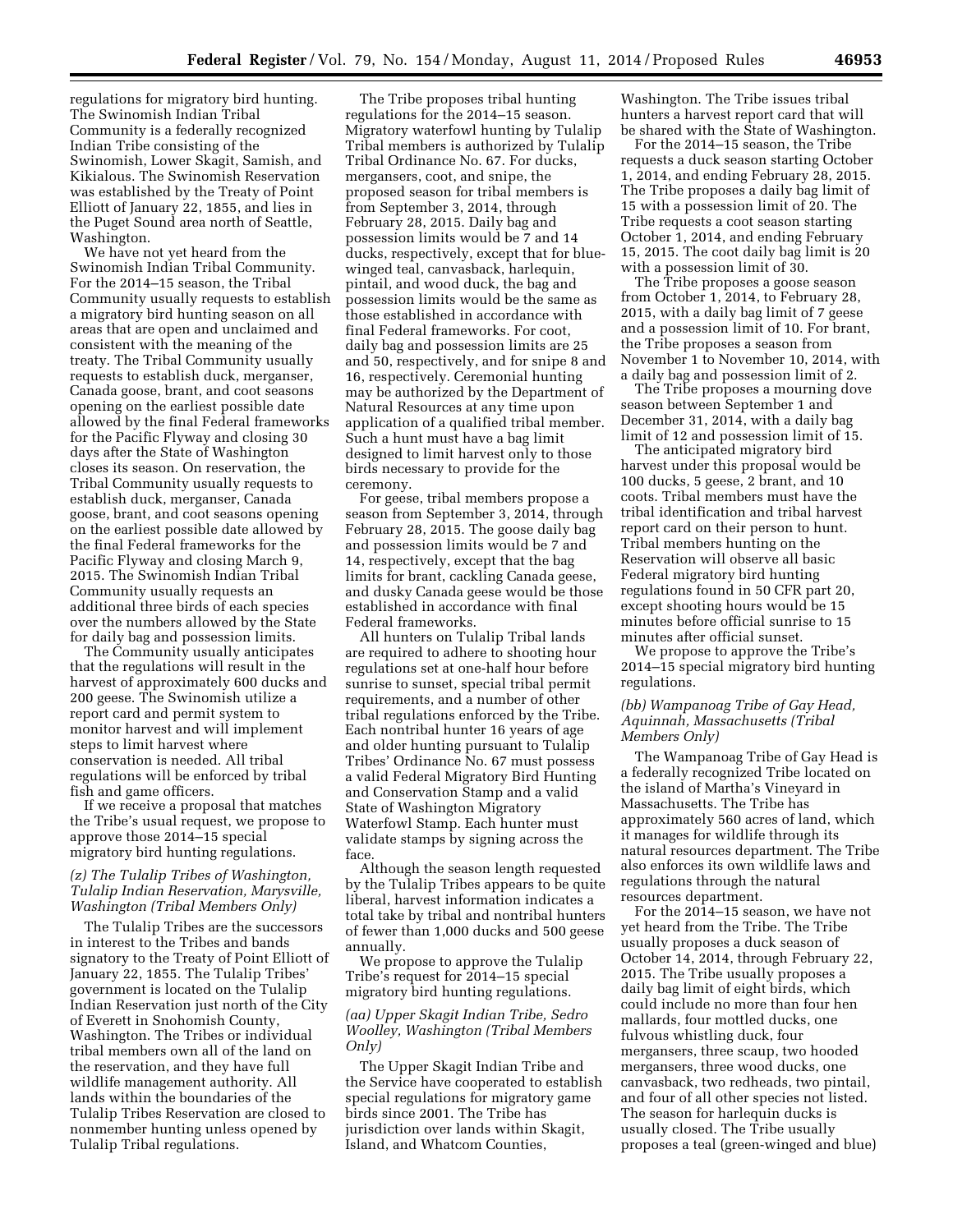season of October 10, 2014, through February 22, 2015. A daily bag limit of six teal would be in addition to the daily bag limit for ducks.

For sea ducks, the Tribe usually proposes a season between October 7, 2014, and February 22, 2015, with a daily bag limit of seven, which could include no more than one hen eider and four of any one species unless otherwise noted above.

For Canada geese, the Tribe usually requests a season between September 4 and September 21, 2014, and October 28, 2014, and February 22, 2015, with a daily bag limit of 8 Canada geese. For snow geese, the tribe requests a season between September 4 to September 21, 2014, and November 25, 2014, to February 22, 2015, with a daily bag limit of 15 snow geese.

For woodcock, the Tribe usually proposes a season between October 10 and November 23, 2014, with a daily bag limit of three. For sora and Virginia rails, the Tribe usually requests a season of September 2, 2014, through November 10, 2014, with a daily bag limit of 5 sora and 10 Virginia rails. For snipe, the Tribe usually requests a season of September 2, 2014, through December 16, 2014, with a daily bag limit of 8.

Prior to 2012, the Tribe had 22 registered tribal hunters and estimates harvest to be no more than 15 geese, 25 mallards, 25 teal, 50 black ducks, and 50 of all other species combined. Tribal members hunting on the Reservation will observe all basic Federal migratory bird hunting regulations found in 50 CFR part 20. The Tribe requires hunters to register with the Harvest Information Program.

If we receive a proposal that matches the Tribe's usual request, we propose to approve those 2014–15 special migratory bird hunting regulations.

# *(cc) White Earth Band of Ojibwe, White Earth, Minnesota (Tribal Members Only)*

The White Earth Band of Ojibwe is a federally recognized tribe located in northwest Minnesota and encompasses all of Mahnomen County and parts of Becker and Clearwater Counties. The reservation employs conservation officers to enforce migratory bird regulations. The Tribe and the Service first cooperated to establish special tribal regulations in 1999.

For the 2014–15 migratory bird hunting season, the White Earth Band of Ojibwe requests a duck season to start September 13 and end December 14, 2014. For ducks, they request a daily bag limit of 10, including no more than 2 mallards, 1 pintail, and 1 canvasback. For mergansers, the Tribe proposes the

season to start September 13 and end December 14, 2014. The merganser daily bag limit would be five with no more than two hooded mergansers. For geese, the Tribe proposes an early season from September 1 through September 21, 2014, and a late season from September 22, 2014, through December 14, 2014. The early season daily bag limit is eight geese, and the late season daily bag limit is five geese.

For coots, the Tribe proposes a September 13 through December 14, 2014, season with daily bag limits of 20 coots. Shooting hours are one-half hour before sunrise to one-half hour after sunset. Nontoxic shot is required.

Based on past harvest surveys, the Tribe anticipates harvest of 1,000 to 2,000 Canada geese and 1,000 to 1,500 ducks. The White Earth Reservation Tribal Council employs four full-time conservation officers to enforce migratory bird regulations.

We propose to approve the Tribe's 2014–15 special migratory bird hunting regulations.

*(dd) White Mountain Apache Tribe, Fort Apache Indian Reservation, Whiteriver, Arizona (Tribal Members and Nontribal Hunters)* 

The White Mountain Apache Tribe owns all reservation lands, and the Tribe has recognized full wildlife management authority. As in past years, the White Mountain Apache Tribe has requested regulations that are essentially unchanged from those agreed to since the 1997–98 hunting year.

The hunting zone for waterfowl is restricted and is described as: The length of the Black River west of the Bonito Creek and Black River confluence and the entire length of the Salt River forming the southern boundary of the reservation; the White River, extending from the Canyon Day Stockman Station to the Salt River; and all stock ponds located within Wildlife Management Units 4, 5, 6, and 7. Tanks located below the Mogollon Rim, within Wildlife Management Units 2 and 3, will be open to waterfowl hunting during the 2014–15 season. The length of the Black River east of the Black River/Bonito Creek confluence is closed to waterfowl hunting. All other waters of the reservation would be closed to waterfowl hunting for the 2014–15 season.

For nontribal and tribal hunters, the Tribe proposes a continuous duck, coot, merganser, gallinule, and moorhen hunting season, with an opening date of October 18, 2014, and a closing date of January 25, 2015. The Tribe proposes a separate pintail and canvasback season, with an opening date of October 18,

2014, and a closing date of November 30, 2014. The season on scaup is closed. The Tribe proposes a daily duck (including mergansers) bag limit of seven, which may include no more than two redheads, two pintail, seven mallards (including no more than two hen mallards), and one canvasback. The daily bag limit for coots, gallinules, and moorhens would be 25, singly or in the aggregate.

For geese, the Tribe proposes a season from October 18, 2014, through January 25, 2015. Hunting would be limited to Canada geese, and the daily bag limit would be three.

Season dates for band-tailed pigeons and mourning doves would run from September 1, and end September 15, 2014, in Wildlife Management Unit 10 and all areas south of Y–70 and Y–10 in Wildlife Management Unit 7, only. Proposed daily bag limits for bandtailed pigeons and mourning doves would be 3 and 10, respectively.

Possession limits for the above species are twice the daily bag limits. Shooting hours would be from one-half hour before sunrise to sunset. There would be no open season for sandhill cranes, rails, and snipe on the White Mountain Apache lands under this proposal.

A number of special regulations apply to tribal and nontribal hunters, which may be obtained from the White Mountain Apache Tribe Game and Fish Department.

We plan to approve the White Mountain Apache Tribe's requested 2014–15 special migratory bird hunting regulations.

# *(ee) Yankton Sioux Tribe, Marty, South Dakota (Tribal Members and Nontribal Hunters)*

The Yankton Sioux Tribe has yet to submit a waterfowl hunting proposal for the 2014–15 season. The Yankton Sioux tribal waterfowl hunting season usually would be open to both tribal members and nontribal hunters. The waterfowl hunting regulations would apply to tribal and trust lands within the external boundaries of the reservation.

For ducks (including mergansers) and coots, we expect the Yankton Sioux Tribe to, as usual, propose a season starting October 9, 2014, and running for the maximum amount of days allowed under the final Federal frameworks. Daily bag and possession limits would be six ducks, which may include no more than five mallards (no more than two hens), one canvasback (when the season is open), two redheads, three scaup, one pintail, or two wood ducks. The bag limit for mergansers would be five, which would